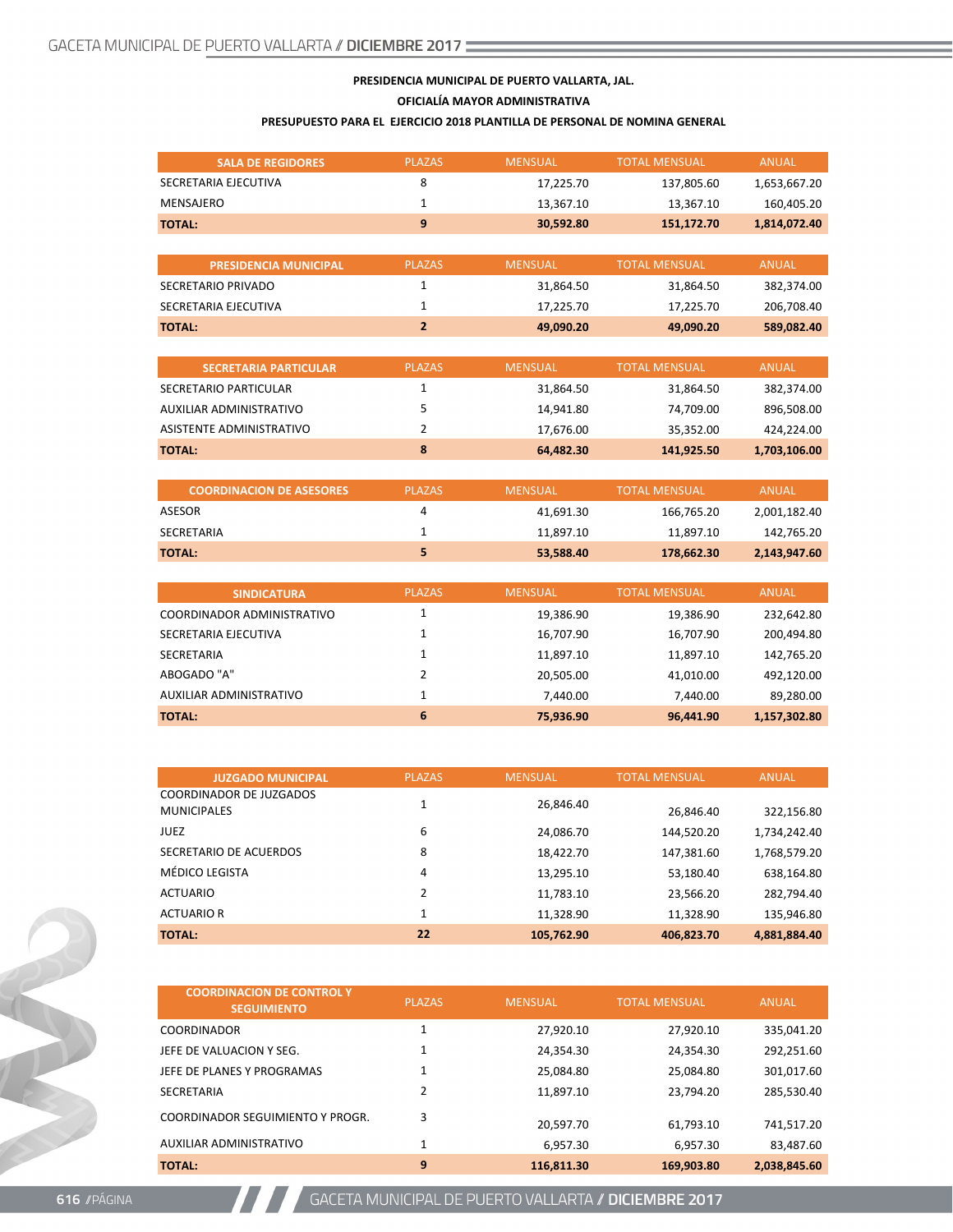| <b>DIRECCION DE PROYECTOS</b><br><b>ESTRATEGICOS</b> | <b>PLAZAS</b> | <b>MENSUAL</b> | <b>TOTAL MENSUAL</b> | ANUAL      |
|------------------------------------------------------|---------------|----------------|----------------------|------------|
| <b>DIRECTOR</b>                                      |               | 41.691.30      | 41.691.30            | 500,295.60 |
| COORDINADOR DE UNIDAD DE INVERSION                   |               | 14.364.72      | 14,364.72            | 172,376.64 |
| COORDINADOR DE VINCULACION DE PROY                   |               | 14.364.72      | 14.364.72            | 172.376.64 |
| <b>TOTAL:</b>                                        | 3             | 70.420.74      | 70.420.74            | 845,048.88 |

| <b>COMUNICACIÓN SOCIAL</b>   | <b>PLAZAS</b> | <b>MENSUAL</b> | <b>TOTAL MENSUAL</b> | <b>ANUAL</b> |
|------------------------------|---------------|----------------|----------------------|--------------|
| <b>DIRECTOR</b>              | 1             | 41,691.30      | 41,691.30            | 500,295.60   |
| <b>COORDINADOR DE PRENSA</b> | 1             | 18,228.60      | 18,228.60            | 218,743.20   |
| ANALISTA                     | 2             | 12,819.90      | 25,639.80            | 307,677.60   |
| <b>REPORTERO</b>             | 2             | 15,338.70      | 30,677.40            | 368,128.80   |
| <b>LOCUTOR</b>               | 1             | 12,855.84      | 12,855.84            | 154,270.02   |
| <b>SECRETARIA</b>            | 2             | 11,897.10      | 23,794.20            | 285,530.40   |
| DISEÑADORA GRAFICA           | 1             | 11,787.00      | 11,787.00            | 141,444.00   |
| PRODUCTOR Y EDITOR           | 1             | 21,631.78      | 21,631.78            | 259,581.36   |
| ANALISTA DE REDES SOCIALES   | $\mathbf{1}$  | 15,505.80      | 15,505.80            | 186,069.60   |
| <b>EDITOR DE VIDEO</b>       | $\mathbf{1}$  | 11,979.80      | 11,979.80            | 143,757.62   |
| <b>ASISTENTE "D"</b>         | 1             | 7,658.40       | 7,658.40             | 91,900.80    |
| <b>AUXILIAR TECNICO</b>      | 1             | 7,418.40       | 7,418.40             | 89,020.80    |
| AUXILIAR ADMINISTRATIVO      | $\mathbf{1}$  | 8,546.10       | 8,546.10             | 102,553.20   |
| <b>TOTAL:</b>                | 16            | 197,358.72     | 237,414.42           | 2,848,973.00 |

| <b>RELACIONES PÚBLICAS</b>  | <b>PLAZAS</b> | <b>MENSUAL</b> | <b>TOTAL MENSUAL</b> | <b>ANUAL</b> |
|-----------------------------|---------------|----------------|----------------------|--------------|
| JEFE DE RELACIONES PÚBLICAS |               | 24,157.50      | 24,157.50            | 289,890.00   |
| AUXILIAR ADMINISTRATIVO     |               | 9.831.86       | 9,831.86             | 117,982.32   |
| AUX. DE EVENTOS "A"         |               | 21,687.90      | 21,687.90            | 260,254.80   |
| <b>AUXILIAR DE EVENTOS</b>  |               | 17.270.40      | 86,352.00            | 1,036,224.00 |
| AUX. TECNICO                |               | 8,835.30       | 8,835.30             | 106,023.60   |
| TOTAL:                      | 9             | 81,782.96      | 150,864.56           | 1,810,374.72 |

| <b>INSTITUTO VALLARTENSE DE LA MUJER</b> | <b>PLAZAS</b> | <b>MENSUAL</b> | <b>TOTAL MENSUAL</b> | <b>ANUAL</b> |
|------------------------------------------|---------------|----------------|----------------------|--------------|
| DIRECTORA C MUJER                        |               | 23,195.40      | 23.195.40            | 278,344.80   |
| ABOGADO "A"                              |               | 17.844.30      | 17,844.30            | 214,131.60   |
| <b>PSICOLOGO</b>                         |               | 15.194.10      | 15.194.10            | 182,329.20   |
| AUXILIAR ADMINISTRATIVO                  |               | 10.440.30      | 10.440.30            | 125,283.60   |
| <b>SECRETARIA</b>                        |               | 11,897.10      | 11.897.10            | 142.765.20   |
| <b>TOTAL:</b>                            | 5             | 78.571.20      | 78.571.20            | 942.854.40   |

| <b>CONTRALORIA SOCIAL</b>         | <b>PLAZAS</b> | <b>MENSUAL</b> | <b>TOTAL MENSUAL</b> | <b>ANUAL</b> |
|-----------------------------------|---------------|----------------|----------------------|--------------|
| CONTRALOR                         | 1             | 43,359.30      | 43,359.30            | 520,311.60   |
| <b>SUB CONTRALOR</b>              | 1             | 26,292.05      | 26,292.05            | 315,504.60   |
| JEFE DE AUDITORIA DE OBRA PÚBLICA | 1             | 24,809.10      | 24,809.10            | 297,709.20   |
| JEFE DE AUDITORÍA FINANCIERA      |               | 24,809.10      | 24,809.10            | 297,709.20   |
| ABOGADO "A"                       | 1             | 17,844.30      | 17,844.30            | 214,131.60   |
| JEFE DE RESPONSABILIDADES         |               | 20,327.40      | 20,327.40            | 243,928.80   |
| JEFE POLITICAS DE BUEN GOBIERNO   | 1             | 19,716.30      | 19,716.30            | 236,595.60   |
| AUDITOR "A"                       | 7             | 16,143.30      | 113,003.10           | 1,356,037.20 |
| <b>SECRETARIA</b>                 | 1             | 11,897.10      | 11,897.10            | 142,765.20   |
| AUXILIAR ADMINISTRATIVO           | 1             | 14,941.80      | 14,941.80            | 179,301.60   |
| <b>TOTAL:</b>                     | 16            | 220,139.75     | 316,999.55           | 3,803,994.60 |

GACETA MUNICIPAL DE PUERTO VALLARTA // DICIEMBRE 2017

Control Com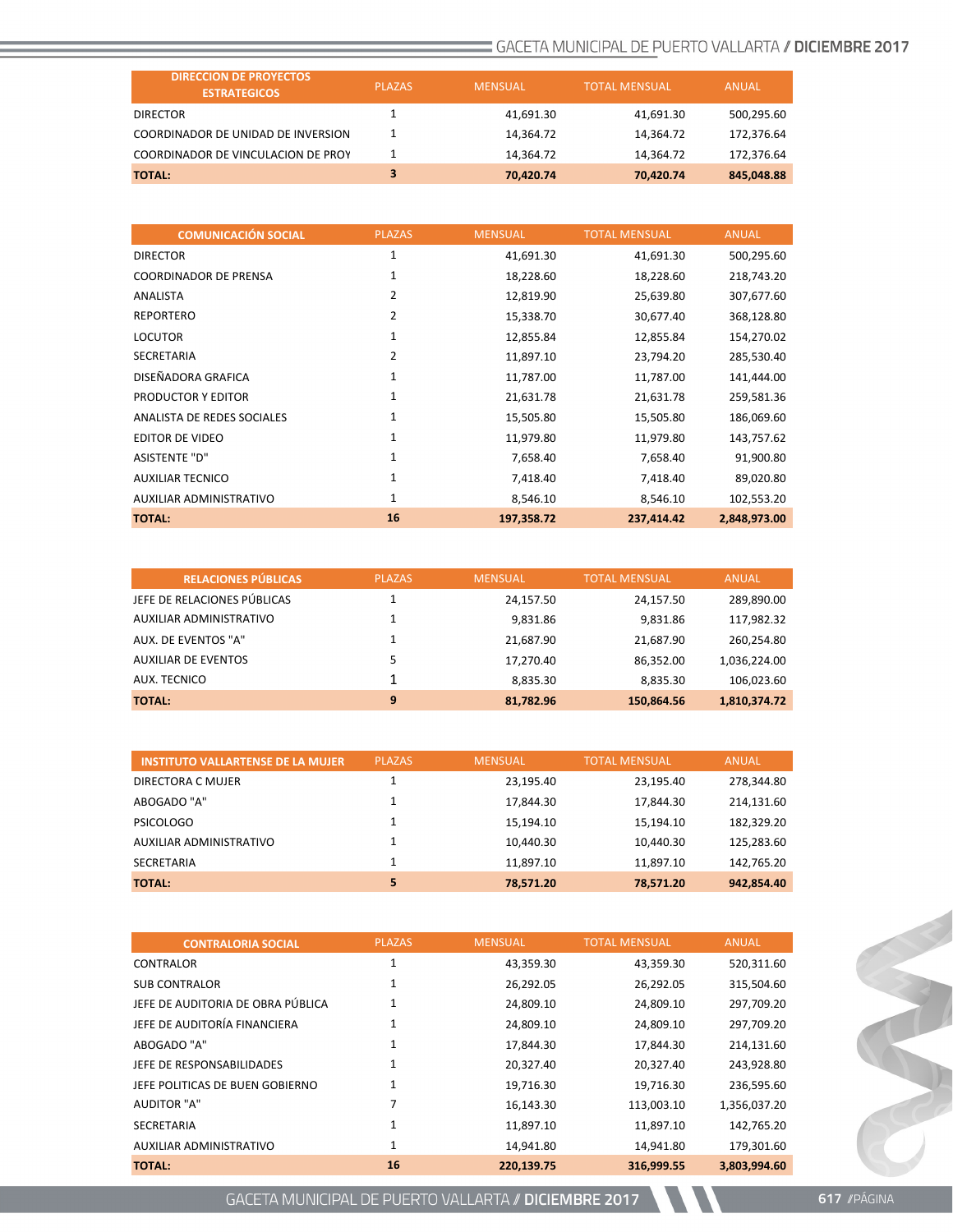| <b>TESORERIA</b>               | <b>PLAZAS</b> | <b>MENSUAL</b> | <b>TOTAL MENSUAL</b> | <b>ANUAL</b> |
|--------------------------------|---------------|----------------|----------------------|--------------|
| <b>TESORERO</b>                | $\mathbf{1}$  | 58,072.80      | 58,072.80            | 696,873.60   |
| <b>SUB TESORERO</b>            | 1             | 31,330.82      | 31,330.82            | 375,969.84   |
| JEFE ADMINISTRATIVO            | 1             | 25,281.00      | 25,281.00            | 303,372.00   |
| <b>SECRETARIA</b>              | 5             | 11,897.10      | 59,485.50            | 713,826.00   |
| <b>RECAUDADOR</b>              | 4             | 9,254.10       | 37,016.40            | 444,196.80   |
| OPERADOR CENTRAL DE RADIO      | 1             | 10,440.30      | 10,440.30            | 125,283.60   |
| <b>AUDITOR "A"</b>             | $\mathbf{1}$  | 16,143.30      | 16,143.30            | 193,719.60   |
| <b>COORDINADOR DE VIVIENDA</b> | $\mathbf{1}$  | 20,088.90      | 20,088.90            | 241,066.80   |
| AUXILIAR ADMINISTRATIVO        | $\mathbf{1}$  | 8.546.10       | 8.546.10             | 102,553.20   |
| AUXILIAR ADMINISTRATIVO        | $\mathbf{1}$  | 8.000.10       | 8.000.10             | 96.001.20    |
| <b>TOTAL:</b>                  | 17            | 199.054.52     | 274.405.22           | 3,292,862.64 |

| <b>CONTROL DE PRESUPUESTO</b>   | <b>PLAZAS</b> | <b>MENSUAL</b> | <b>TOTAL MENSUAL</b> | <b>ANUAL</b> |
|---------------------------------|---------------|----------------|----------------------|--------------|
| JEFE DE CONTROL PRESUPUESTAL    |               | 26.064.60      | 26.064.60            | 312,775.20   |
| <b>COORDINADOR PRESUPUESTAL</b> |               | 16.341.29      | 16.341.29            | 196,095.48   |
| SECRETARIA                      |               | 11.897.10      | 11,897.10            | 142,765.20   |
| ANALISTA PRESUPUESTAL           |               | 15.882.00      | 47.646.00            | 571,752.00   |
| <b>TOTAL:</b>                   | 6             | 70.184.99      | 101.948.99           | 1,223,387.88 |

| <b>EGRESOS</b>      | <b>PLAZAS</b> | <b>MENSUAL</b> | <b>TOTAL MENSUAL</b> | <b>ANUAL</b> |
|---------------------|---------------|----------------|----------------------|--------------|
| JEFE DE EGRESOS     |               | 29.423.70      | 29.423.70            | 353,084.40   |
| <b>AUX CONTABLE</b> |               | 15.534.30      | 46,602.90            | 559,234.80   |
| <b>SECRETARIA</b>   |               | 11.897.10      | 11,897.10            | 142,765.20   |
| <b>TOTAL:</b>       | 5             | 56,855.10      | 87,923.70            | 1,055,084.40 |

| <b>CONTABILIDAD</b>      | <b>PLAZAS</b> | <b>MENSUAL</b> | <b>TOTAL MENSUAL</b> | <b>ANUAL</b> |
|--------------------------|---------------|----------------|----------------------|--------------|
| <b>CONTADOR GENERAL</b>  |               | 34,500.00      | 34,500.00            | 414,000.00   |
| SUBJEFE DE CONTABILIDAD  |               | 23.123.80      | 23,123.80            | 277,485.60   |
| AUXILIAR DE CONTABILIDAD |               | 15.534.30      | 108,740.10           | 1,304,881.20 |
| ASISTENTE ADMINISTRATIVO |               | 10.136.70      | 10,136.70            | 121.640.40   |
| <b>TOTAL:</b>            | 10            | 83.294.80      | 176.500.60           | 2,118,007.20 |

| <b>PATRIMONIO</b>                          | <b>PLAZAS</b> | <b>MENSUAL</b> | <b>TOTAL MENSUAL</b> | <b>ANUAL</b> |
|--------------------------------------------|---------------|----------------|----------------------|--------------|
| JEFE DE PATRIMONIO MUNICIPAL               |               | 23.192.70      | 23.192.70            | 278.312.40   |
| ASISTENTE EN ADMINISTRACION<br>PATRIMONIAL |               | 11,945.70      | 11,945.70            | 143,348.40   |
| <b>ENC. DE BIENES MUEBLES</b>              |               | 20,505.00      | 20,505.00            | 246,060.00   |
| <b>ENC. DE BIENES INMUEBLES</b>            |               | 16,143.30      | 16,143.30            | 193,719.60   |
| <b>CHOFER</b>                              |               | 8,436.90       | 8,436.90             | 101,242.80   |
| <b>SECRETARIA</b>                          | 1             | 11,897.10      | 11,897.10            | 142,765.20   |
| <b>TOTAL:</b>                              | 6             | 92.120.70      | 92.120.70            | 1,105,448.40 |

| <b>INGRESOS</b>              | <b>PLAZAS</b>  | <b>MENSUAL</b> | <b>TOTAL MENSUAL</b> | <b>ANUAL</b> |
|------------------------------|----------------|----------------|----------------------|--------------|
| JEFE DE INGRESOS             | 1              | 26.064.60      | 26.064.60            | 312,775.20   |
| <b>CAJERO PRINCIPAL</b>      | 1              | 21,141.60      | 21,141.60            | 253,699.20   |
| <b>SECRETARIA</b>            | 1              | 11.897.10      | 11.897.10            | 142,765.20   |
| <b>CONTROL Y SEGUIMIENTO</b> | 1              | 11,180.70      | 11.180.70            | 134,168.40   |
| AUXILIAR ADMINISTRATIVO      | 12             | 10.440.30      | 125.283.60           | 1,503,403.20 |
| SUPERVISOR DE RECAUDACION    | $\overline{2}$ | 13.652.10      | 27,304.20            | 327,650.40   |
| <b>RECAUDADOR</b>            | 3              | 8.462.40       | 25.387.20            | 304.646.40   |
| SUBJEFE DE ESTUDIOS          | 1              | 11.586.60      | 11.586.60            | 139,039.20   |
| <b>TOTAL:</b>                | 22             | 114.425.40     | 259.845.60           | 3.118.147.20 |



**A ARTICIPAL DE PUERTO VALLARTA / DICIEMBRE 2017**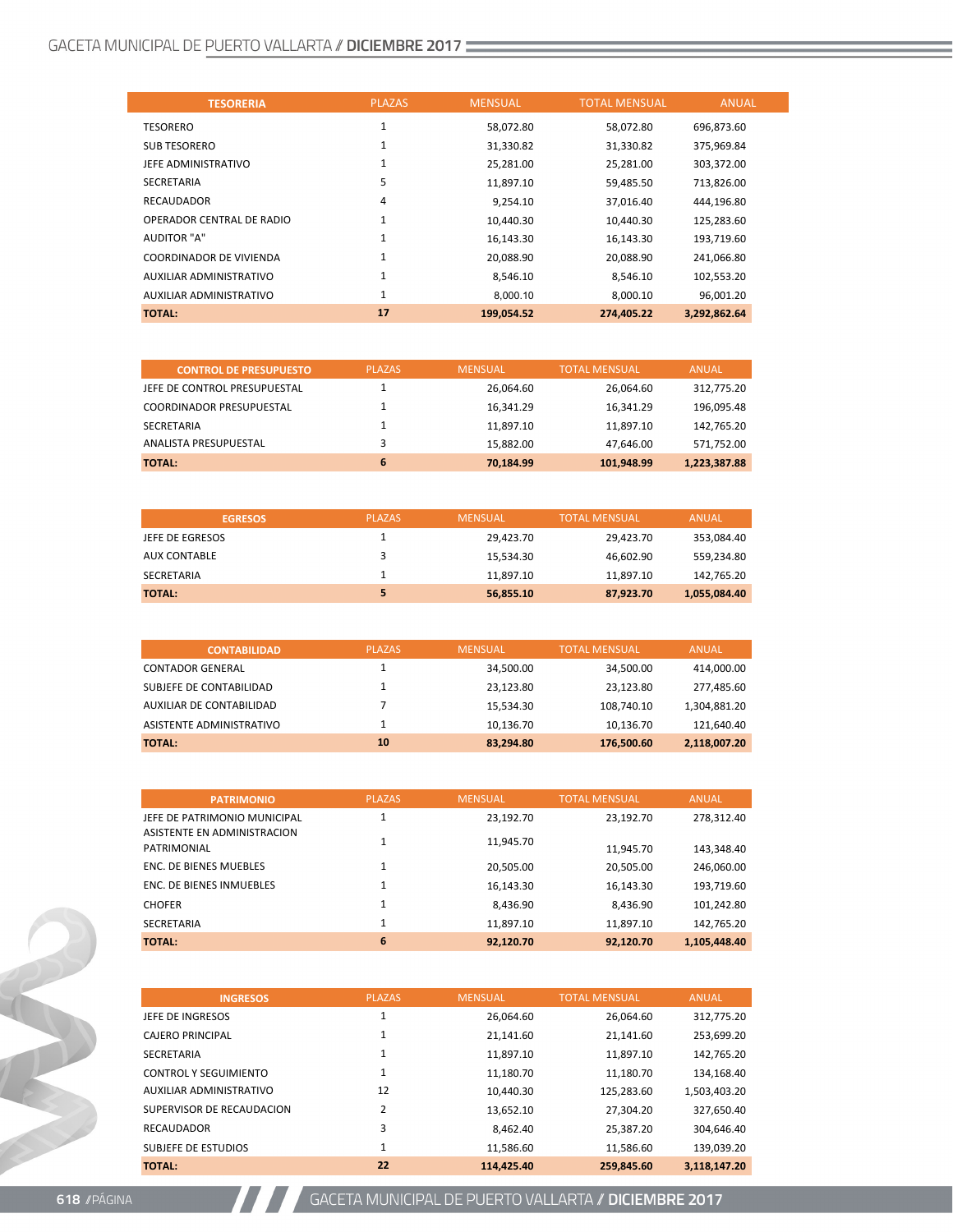| <b>CATASTRO</b>               | <b>PLAZAS</b> | <b>MENSUAL</b> | <b>TOTAL MENSUAL</b> | <b>ANUAL</b> |
|-------------------------------|---------------|----------------|----------------------|--------------|
| <b>SUBDIRECTOR</b>            | 1             | 33,138.60      | 33,138.60            | 397,663.20   |
| JEFE DE TRAMITE Y REGISTRO    | 1             | 23,137.80      | 23,137.80            | 277,653.60   |
| JEFE DE VALUACION             | 1             | 23,137.80      | 23,137.80            | 277,653.60   |
| SUBJEFE DE TRAMITE Y REGISTRO | 1             | 23,137.80      | 23,137.80            | 277,653.60   |
| SUBJEFE DE NOTIFICACION       | 1             | 15,864.60      | 15,864.60            | 190,375.20   |
| SUBJEFE DE VALUADORES         | 1             | 15,864.60      | 15,864.60            | 190,375.20   |
| SUBJEFE DE CARTOGRAFIA        | 1             | 15,864.60      | 15,864.60            | 190,375.20   |
| <b>DEPURADOR</b>              | 9             | 12,847.20      | 115,624.80           | 1,387,497.60 |
| <b>SECRETARIA</b>             | 2             | 11,897.10      | 23,794.20            | 285,530.40   |
| AUXILIAR ADMINISTRATIVO       | 3             | 10,440.30      | 31,320.90            | 375,850.80   |
| <b>VALUADOR</b>               | 5             | 12,847.20      | 64,236.00            | 770,832.00   |
| <b>ARCHIVISTA</b>             | $\mathbf{1}$  | 8,307.60       | 8,307.60             | 99,691.20    |
| <b>TOTAL:</b>                 | 27            | 206,485.20     | 393,429.30           | 4,721,151.60 |

| <b>FISCALIZACION</b>     | <b>PLAZAS</b> | <b>MENSUAL</b> | <b>TOTAL MENSUAL</b> | ANUAL        |
|--------------------------|---------------|----------------|----------------------|--------------|
| JEFE DE FISCALIZACION    |               | 25,281.00      | 25,281.00            | 303,372.00   |
| AUDITOR DE FISCALIZACION |               | 16.143.30      | 96,859.80            | 1,162,317.60 |
| SECRETARIA               |               | 11.897.10      | 11.897.10            | 142,765.20   |
| <b>TOTAL:</b>            | 8             | 53,321.40      | 134,037.90           | 1,608,454.80 |

| <b>APREMIOS</b>  | <b>PLAZAS</b> | <b>MENSUAL</b> | <b>TOTAL MENSUAL</b> | ANUAL      |
|------------------|---------------|----------------|----------------------|------------|
| JEFE DE APREMIOS |               | 25.281.00      | 25,281.00            | 303,372.00 |
| SECRETARIA       |               | 11.897.10      | 11.897.10            | 142.765.20 |
| <b>TOTAL:</b>    |               | 37.178.10      | 37.178.10            | 446,137.20 |

| <b>PROVEEDURIA</b>           | <b>PLAZAS</b> | <b>MENSUAL</b> | <b>TOTAL MENSUAL</b> | <b>ANUAL</b> |
|------------------------------|---------------|----------------|----------------------|--------------|
| JEFE DE PROVEEDURIA          |               | 29,423.70      | 29,423.70            | 353,084.40   |
| <b>AUXILIAR DE COMPRAS</b>   | 4             | 12,740.70      | 50,962.80            | 611,553.60   |
| AUXILIAR ADMINISTRATIVO      | 3             | 10.440.30      | 31.320.90            | 375,850.80   |
| <b>ALMACENISTA</b>           | 1             | 12,620.70      | 12,620.70            | 151,448.40   |
| SECRETARIA                   | 2             | 11,897.10      | 23.794.20            | 285,530.40   |
| COTIZADOR                    | 1             | 8,531.10       | 8,531.10             | 102,373.20   |
| ABASTECEDOR DE COMBUSTIBLE   | 1             | 8.111.70       | 8.111.70             | 97,340.40    |
| ABASTECEDOR DE COMBUSTIBLE A | 1             | 10,506.00      | 10,506.00            | 126,072.00   |
| <b>TOTAL:</b>                | 14            | 104,271.30     | 175,271.10           | 2,103,253.20 |

| <b>SECRETARIA GENERAL</b>                                                          | <b>PLAZAS</b> | <b>MENSUAL</b> | <b>TOTAL MENSUAL</b> | <b>ANUAL</b> |
|------------------------------------------------------------------------------------|---------------|----------------|----------------------|--------------|
| <b>SECRETARIO GENERAL</b>                                                          | 1             | 51,955.80      | 51,955.80            | 623,469.60   |
| DIRECTOR DE DICTAMINACION                                                          | 1             | 34,464.30      | 34,464.30            | 413,571.60   |
| COORDINADOR TECNICO DE<br><b>INFORMACION</b><br><b>COORDINADOR DE ASOCIACIONES</b> | $\mathbf{1}$  | 21,980.40      | 21,980.40            | 263,764.80   |
| <b>CIVILES</b><br><b>COORDINADOR DE AGENTES Y</b>                                  | 1             | 10,272.69      | 10,272.69            | 123,272.28   |
| <b>DELEGADOS</b>                                                                   | 1             | 23,113.20      | 23,113.20            | 277,358.40   |
| <b>SECRETARIA</b>                                                                  | $\mathbf{1}$  | 11,897.10      | 11,897.10            | 142,765.20   |
| <b>AUXILIAR DE EVENTOS</b>                                                         | 1             | 17,270.40      | 17,270.40            | 207,244.80   |
| JEFE DE ARCHIVO MUNICIPAL                                                          | $\mathbf{1}$  | 20,505.00      | 20,505.00            | 246,060.00   |
| AUXILIAR DE ARCHIVO MUNICIPAL                                                      | 1             | 14,258.40      | 14,258.40            | 171,100.80   |
| <b>NOTIFICADOR</b>                                                                 | $\mathbf{1}$  | 18,770.70      | 18,770.70            | 225,248.40   |
| MENSAJERO                                                                          | 1             | 10,362.60      | 10,362.60            | 124,351.20   |
| <b>MENSAJERO "B"</b>                                                               | 1             | 13,367.10      | 13,367.10            | 160,405.20   |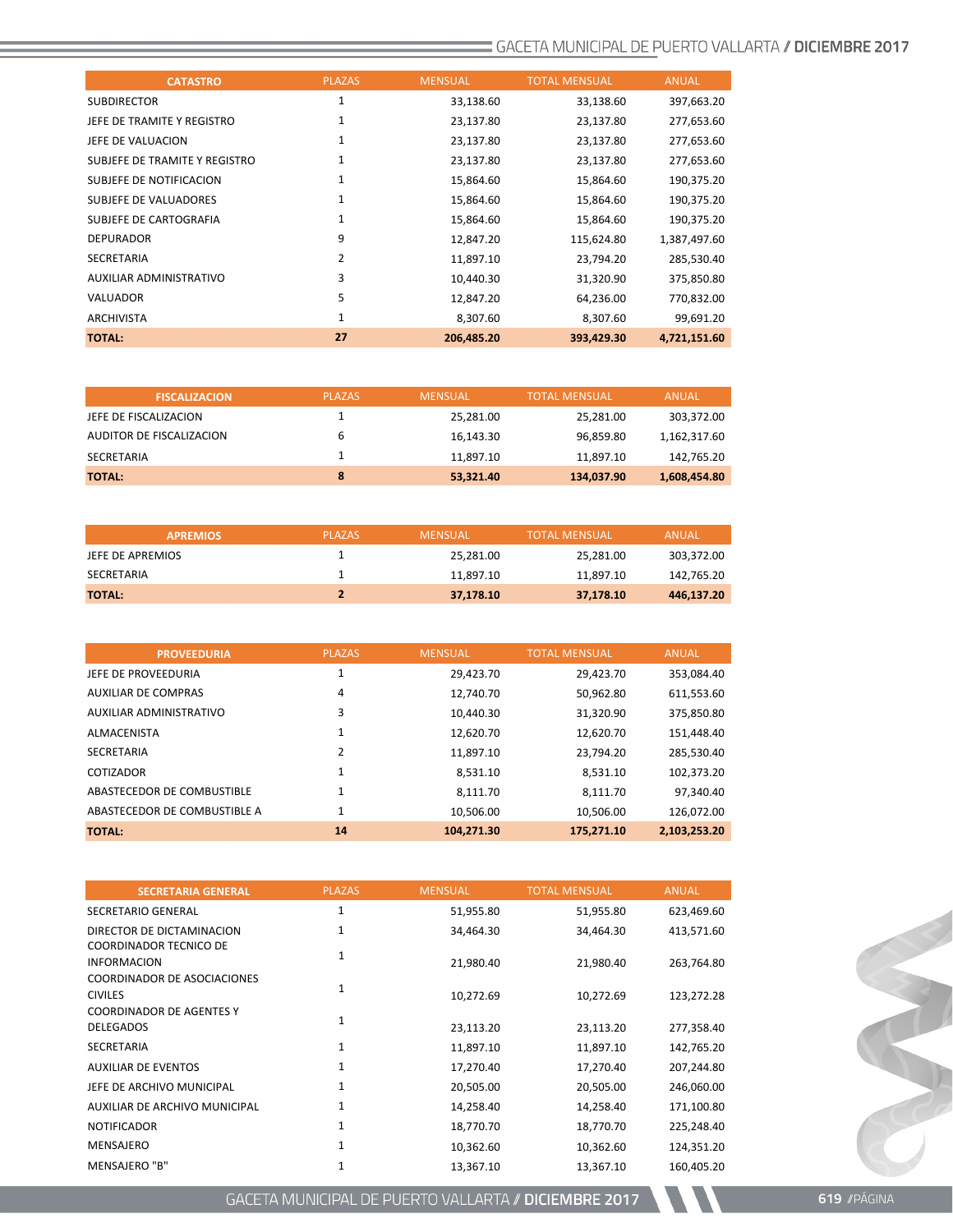| ABOGADO "A"                | 5  | 20,505.00  | 102.525.00 | 1,230,300.00 |
|----------------------------|----|------------|------------|--------------|
|                            |    |            |            |              |
| ABOGADO "B"                |    | 15,504.30  | 15,504.30  | 186,051.60   |
| ABOGADO                    |    | 12,895.50  | 12,895.50  | 154,746.00   |
| ABOGADO "R"                |    | 13,295.40  | 13,295.40  | 159,544.80   |
| AUXILIAR DE LOGISTICA      |    | 11,376.30  | 11,376.30  | 136,515.60   |
| ENCARGADO DE RECLUTAMIENTO | 1  | 16,388.70  | 16,388.70  | 196,664.40   |
| AUXILIAR ADMINISTRATIVO    | 1  | 12.980.10  | 12.980.10  | 155.761.20   |
| AUXILIAR DE SERVICIO       | 1  | 5.614.20   | 5.614.20   | 67.370.40    |
| <b>TOTAL:</b>              | 24 | 356.777.19 | 438.797.19 | 5,265,566.28 |

| <b>DELEGACION EL PITILLAL</b> | <b>PLAZAS</b>  | <b>MENSUAL</b> | <b>TOTAL MENSUAL</b> | <b>ANUAL</b> |
|-------------------------------|----------------|----------------|----------------------|--------------|
| DELEGADO MUNICIPAL            | 1              | 18,564.00      | 18,564.00            | 222,768.00   |
| SUB DELEGADO                  | 1              | 12,612.90      | 12,612.90            | 151,354.80   |
| ASISTENTE EN LOGISTICA        | 1              | 11.586.30      | 11.586.30            | 139,035.60   |
| SECRETARIA                    |                | 11,897.10      | 11,897.10            | 142,765.20   |
| <b>CHOFER</b>                 | 1              | 7,223.12       | 7,223.12             | 86.677.44    |
| AUXILIAR ADMINISTRATIVO       | $\overline{2}$ | 8.899.20       | 17,798.40            | 213,580.80   |
| AUXILIAR ADMINISTRATIVO       | 1              | 9.210.60       | 9.210.60             | 110,527.20   |
| <b>JARDINERO</b>              | $\mathbf{1}$   | 5,342.68       | 5.342.68             | 64.112.16    |
| <b>TOTAL:</b>                 | 9              | 85.335.90      | 94.235.10            | 1.130.821.20 |

| <b>DELEGACION IXTAPA</b>       | <b>PLAZAS</b> | <b>MENSUAL</b> | <b>TOTAL MENSUAL</b> | <b>ANUAL</b> |
|--------------------------------|---------------|----------------|----------------------|--------------|
| DELEGADO MUNICIPAL             | 1             | 18,564.00      | 18,564.00            | 222,768.00   |
| SUB DELEGADO                   | 1             | 12,612.90      | 12,612.90            | 151,354.80   |
| ASISTENTE EN LOGISTICA         | 2             | 11,140.80      | 22,281.60            | 267,379.20   |
| <b>SECRETARIA</b>              | 1             | 11,897.10      | 11,897.10            | 142,765.20   |
| <b>CHOFER</b>                  | 1             | 6,945.31       | 6,945.31             | 83,343.72    |
| <b>AUXILIAR ADMINISTRATIVO</b> | 1             | 7,825.20       | 7,825.20             | 93,902.40    |
| <b>JARDINERO</b>               | 1             | 5,342.68       | 5,342.68             | 64,112.16    |
| <b>EMPEDRADOR</b>              | 1             | 5.760.16       | 5.760.16             | 69,121.92    |
| OFICIAL ALBAÑIL                | 1             | 10,360.50      | 10,360.50            | 124,326.00   |
| <b>TOTAL:</b>                  | 10            | 90.448.65      | 101,589.45           | 1,219,073.40 |

| <b>LAS JUNTAS</b>  | <b>PLAZAS</b> | <b>MENSUAL</b> | <b>TOTAL MENSUAL</b> | <b>ANUAL</b> |
|--------------------|---------------|----------------|----------------------|--------------|
| DELEGADO MUNICIPAL |               | 18,564.00      | 18,564.00            | 222,768.00   |
| SUB DELEGADO       |               | 13,003.80      | 13,003.80            | 156,045.60   |
| SECRETARIA         |               | 11,897.10      | 11,897.10            | 142,765.20   |
| AUX. DE LOGISTICA  |               | 8,655.00       | 8,655.00             | 103,860.00   |
| ASEADOR            |               | 6.175.80       | 6.175.80             | 74,109.60    |
| <b>TOTAL:</b>      | 5             | 58,295.70      | 58,295.70            | 699.548.40   |

| <b>LAS PALMAS</b>                | <b>PLAZAS</b> | <b>MENSUAL</b> | <b>TOTAL MENSUAL</b> | <b>ANUAL</b> |
|----------------------------------|---------------|----------------|----------------------|--------------|
| DELEGADO MUNICIPAL               | 1             | 18,564.00      | 18,564.00            | 222,768.00   |
| <b>SUB DELEGADO</b>              | 1             | 13,003.80      | 13,003.80            | 156,045.60   |
| <b>ENCARGADO DEL RASTRO</b>      | 1             | 8,111.70       | 8,111.70             | 97,340.40    |
| <b>JARDINERO</b>                 | 2             | 6,175.80       | 12,351.60            | 148,219.20   |
| <b>AUXILIAR GENERAL</b>          | 1             | 6,175.80       | 6,175.80             | 74,109.60    |
| <b>AUXILIAR DE MANTENIMIENTO</b> | 1             | 8,916.60       | 8,916.60             | 106,999.20   |
| AUXILIAR DE SERVICIO             | 2             | 5,614.20       | 11,228.40            | 134,740.80   |
| ASEADOR                          | 3             | 6,175.80       | 18,527.40            | 222,328.80   |
| <b>ENCARGADO DEL CEMENTERIO</b>  | 1             | 5,760.16       | 5,760.16             | 69,121.92    |
| <b>EMPEDRADOR</b>                | 1             | 6,175.80       | 6,175.80             | 74,109.60    |
| <b>TOTAL:</b>                    | 14            | 84,673.66      | 108,815.26           | 1,305,783.12 |
|                                  |               |                |                      |              |
| <b>AGENCIA LA DESEMBOCADA</b>    | <b>PLAZAS</b> | <b>MENSUAL</b> | <b>TOTAL MENSUAL</b> | <b>ANUAL</b> |

AGENTE MUNICIPAL 1 5,476.20 5,476.20 65,714.40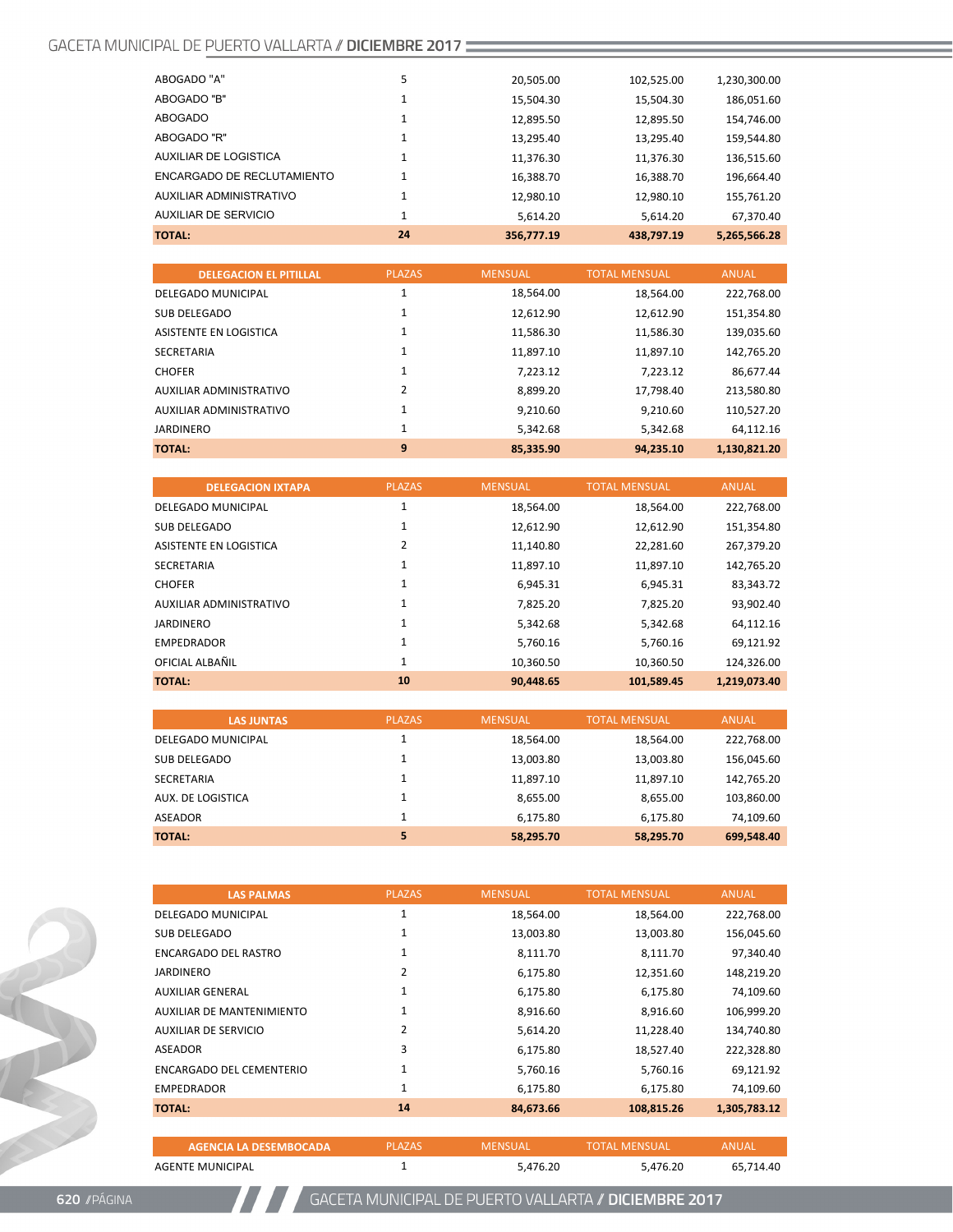| AUXILIAR GENERAL RURAL                            | $\mathbf{1}$                   | 3,178.60             | 3,178.60             | 38,143.20              |
|---------------------------------------------------|--------------------------------|----------------------|----------------------|------------------------|
| <b>TOTAL:</b>                                     | $\overline{2}$                 | 8,654.80             | 8,654.80             | 103,857.60             |
|                                                   |                                |                      |                      |                        |
| <b>AGENCIA RANCHO VIEJO EL VELADERO</b>           | <b>PLAZAS</b>                  | <b>MENSUAL</b>       | <b>TOTAL MENSUAL</b> | <b>ANUAL</b>           |
| <b>AGENTE MUNICIPAL</b>                           | $\mathbf{1}$                   | 5,476.20             | 5,476.20             | 65,714.40              |
| <b>AUXILIAR GENERAL RURAL</b>                     | $\mathbf{1}$                   | 3,408.00             | 3,408.00             | 40,896.00              |
| <b>TOTAL:</b>                                     | $\overline{2}$                 | 8,884.20             | 8,884.20             | 106,610.40             |
| <b>AGENCIA EL CANTON</b>                          | <b>PLAZAS</b>                  | <b>MENSUAL</b>       | <b>TOTAL MENSUAL</b> | <b>ANUAL</b>           |
| <b>AGENTE MUNICIPAL</b>                           | $\mathbf{1}$                   | 5,476.20             | 5,476.20             | 65,714.40              |
| <b>AUXILIAR GENERAL RURAL</b>                     | $\mathbf{1}$                   | 3,408.00             | 3,408.00             | 40,896.00              |
| <b>TOTAL:</b>                                     | $\overline{2}$                 | 8,884.20             | 8,884.20             | 106,610.40             |
| <b>AGENCIA EL COLORADO</b>                        | <b>PLAZAS</b>                  | <b>MENSUAL</b>       | <b>TOTAL MENSUAL</b> | <b>ANUAL</b>           |
| <b>AGENTE MUNICIPAL</b>                           | $\mathbf{1}$                   | 5,476.20             | 5,476.20             | 65,714.40              |
| AUXILIAR GENERAL RURAL                            | $\mathbf{1}$                   | 3,408.00             | 3,408.00             | 40,896.00              |
| <b>TOTAL:</b>                                     | $\overline{2}$                 | 8,884.20             | 8,884.20             | 106,610.40             |
|                                                   |                                |                      |                      |                        |
| <b>AGENCIA TEBELCHÍA</b>                          | <b>PLAZAS</b>                  | <b>MENSUAL</b>       | <b>TOTAL MENSUAL</b> | <b>ANUAL</b>           |
| <b>AGENTE MUNICIPAL</b>                           | $\mathbf{1}$                   | 5,476.20             | 5,476.20             | 65,714.40              |
| <b>AUXILIAR GENERAL RURAL</b>                     | $\mathbf{1}$                   | 3,305.40             | 3,305.40             | 39,664.80              |
| <b>TOTAL:</b>                                     | $\overline{2}$                 | 8,781.60             | 8,781.60             | 105,379.20             |
| <b>AGENCIA MOJONERAS</b>                          | <b>PLAZAS</b>                  | <b>MENSUAL</b>       | <b>TOTAL MENSUAL</b> | <b>ANUAL</b>           |
| <b>AGENTE MUNCIPAL</b>                            | $\mathbf{1}$                   | 5,476.20             | 5,476.20             | 65,714.40              |
| AUXILIAR GENERAL RURAL                            | $\mathbf{1}$                   | 3,305.40             | 3,305.40             | 39,664.80              |
| <b>TOTAL:</b>                                     | $\overline{2}$                 | 8,781.60             | 8,781.60             | 105,379.20             |
|                                                   |                                |                      |                      |                        |
| <b>AGENCIA EL RANCHITO</b>                        | <b>PLAZAS</b><br>$\mathbf{1}$  | <b>MENSUAL</b>       | <b>TOTAL MENSUAL</b> | <b>ANUAL</b>           |
| <b>AGENTE MUNICIPAL</b><br>AUXILIAR GENERAL RURAL | $\mathbf{1}$                   | 5,476.20<br>3,408.00 | 5,476.20             | 65,714.40<br>40,896.00 |
| <b>TOTAL:</b>                                     | $\overline{2}$                 | 8,884.20             | 3,408.00<br>8,884.20 | 106,610.40             |
|                                                   |                                |                      |                      |                        |
| <b>AGENCIA MISMALOYA</b>                          | <b>PLAZAS</b>                  | <b>MENSUAL</b>       | <b>TOTAL MENSUAL</b> | <b>ANUAL</b>           |
| <b>AGENTE MUNICIPAL</b>                           | $\mathbf{1}$                   | 5,476.20             | 5,476.20             | 65,714.40              |
| AUXILIAR GENERAL RURAL                            | $\mathbf{1}$                   | 3,408.00             | 3,408.00             | 40,896.00              |
| <b>TOTAL:</b>                                     | $\overline{2}$                 | 8,884.20             | 8,884.20             | 106,610.40             |
| <b>AGENCIA BOCA DE TOMATLAN</b>                   | <b>PLAZAS</b>                  | <b>MENSUAL</b>       | <b>TOTAL MENSUAL</b> | <b>ANUAL</b>           |
| AUXILIAR GENERAL RURAL                            | $\mathbf{1}$                   | 3,408.00             | 3,408.00             | 40,896.00              |
| <b>AGENTE MUNICIPAL</b>                           | $\mathbf{1}$                   | 5,476.20             | 5,476.20             | 65,714.40              |
| ASEADOR                                           | $\mathbf{1}$                   | 6,175.80             | 6,175.80             | 74,109.60              |
| <b>TOTAL:</b>                                     | 3                              | 15,060.00            | 15,060.00            | 180,720.00             |
| <b>EL JORULLO</b>                                 | <b>PLAZAS</b>                  | <b>MENSUAL</b>       | <b>TOTAL MENSUAL</b> | <b>ANUAL</b>           |
| <b>AGENTE MUNICIPAL</b>                           | $\mathbf{1}$                   | 5,476.20             | 5,476.20             | 65,714.40              |
| AUXILIAR GENERAL RURAL                            | $\overline{2}$                 | 3,408.00             | 6,816.00             | 81,792.00              |
| <b>TOTAL:</b>                                     | 3                              | 8,884.20             | 12,292.20            | 147,506.40             |
|                                                   |                                |                      |                      |                        |
| <b>AGENCIA EL ZANCUDO</b>                         | <b>PLAZAS</b><br>$\mathbf{1}$  | <b>MENSUAL</b>       | <b>TOTAL MENSUAL</b> | <b>ANUAL</b>           |
| <b>AGENTE MUNICIPAL</b>                           |                                | 5,476.20             | 5,476.20             | 65,714.40              |
| AUXILIAR GENERAL RURAL                            | $\mathbf{1}$<br>$\overline{2}$ | 3,408.00             | 3,408.00             | 40,896.00              |
| <b>TOTAL:</b>                                     |                                | 8,884.20             | 8,884.20             | 106,610.40             |
| <b>AGENCIA SANTA CRUZ DE QUELITAN</b>             | <b>PLAZAS</b>                  | <b>MENSUAL</b>       | <b>TOTAL MENSUAL</b> | <b>ANUAL</b>           |
| <b>AGENTE MUNICIPAL</b>                           | $\mathbf{1}$                   | 5,476.20             | 5,476.20             | 65,714.40              |
| AUXILIAR GENERAL RURAL                            | $\mathbf{1}$                   | 3,408.00             | 3,408.00             | 40,896.00              |

Cart Com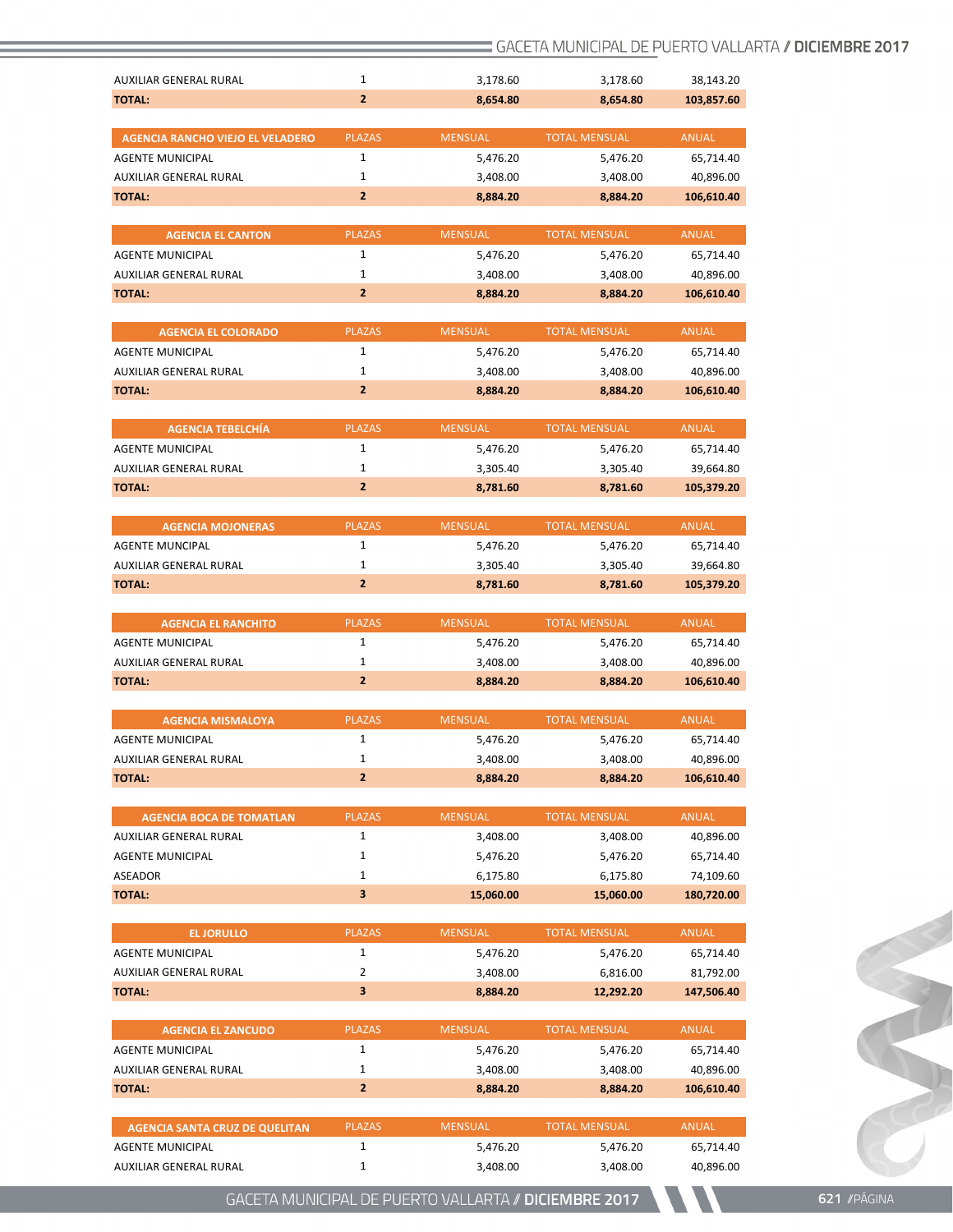| <b>TOTAL:</b>                 | $\overline{2}$ | 8,884.20       | 8,884.20             | 106,610.40   |
|-------------------------------|----------------|----------------|----------------------|--------------|
|                               |                |                |                      |              |
| <b>AGENCIA PLAYA GRANDE</b>   | <b>PLAZAS</b>  | <b>MENSUAL</b> | <b>TOTAL MENSUAL</b> | <b>ANUAL</b> |
| <b>AGENTE MUNICIPAL</b>       | $\mathbf{1}$   | 5,476.20       | 5,476.20             | 65,714.40    |
| <b>AUXILIAR GENERAL RURAL</b> | $\mathbf{1}$   | 3,408.00       | 3,408.00             | 40,896.00    |
| <b>TOTAL:</b>                 | $\overline{2}$ | 8,884.20       | 8,884.20             | 106,610.40   |
|                               |                |                |                      |              |
| <b>REGISTRO CIVIL</b>         | <b>PLAZAS</b>  | <b>MENSUAL</b> | <b>TOTAL MENSUAL</b> | <b>ANUAL</b> |
| OFICIAL REGISTRO CIVIL        | $\mathbf{1}$   | 27,920.10      | 27,920.10            | 335,041.20   |
| OFICIAL AUXILIAR              | 4              | 12,723.90      | 50,895.60            | 610,747.20   |
| <b>SECRETARIA</b>             | 19             | 11,897.10      | 226,044.90           | 2,712,538.80 |
| AUXILIAR ADMINISTRATIVO       | 4              | 10,440.30      | 41,761.20            | 501,134.40   |
| AUXILIAR ADMINISTRATIVO       | $\mathbf{1}$   | 9,364.20       | 9,364.20             | 112,370.40   |
| <b>ARCHIVISTA</b>             | 2              | 8,307.60       | 16,615.20            | 199,382.40   |
| <b>MENSAJERO</b>              | 2              | 10,362.60      | 20,725.20            | 248,702.40   |
| <b>TOTAL:</b>                 | 33             | 91,015.80      | 393,326.40           | 4,719,916.80 |
|                               |                |                |                      |              |

| <b>OFICIALIA DE PARTES Y TRANSPARENCIA</b>                                 | <b>PLAZAS</b> | <b>MENSUAL</b> | <b>TOTAL MENSUAL</b> | <b>ANUAL</b> |
|----------------------------------------------------------------------------|---------------|----------------|----------------------|--------------|
| JEFE OFICIALIA DE PARTES Y UNIDAD DE<br><b>TRANSPARENCIA E INFORMACION</b> | $\mathbf{1}$  | 23,417.70      | 23,417.70            | 281,012.40   |
| <b>SECRETARIA</b>                                                          | $\mathbf{1}$  | 11,897.10      | 11,897.10            | 142,765.20   |
| AUXILIAR TECNICO DE INFORMACION                                            | 2             | 10,440.30      | 20,880.60            | 250,567.20   |
| <b>TOTAL:</b>                                                              | 4             | 45,755.10      | 56,195.40            | 674,344.80   |
|                                                                            |               |                |                      |              |
|                                                                            |               |                |                      |              |
| <b>OFICINA DE ENLACE S.R.E</b>                                             | <b>PLAZAS</b> | <b>MENSUAL</b> | <b>TOTAL MENSUAL</b> | <b>ANUAL</b> |
| JEFE DE OFICINA DE ENLACE DE<br>SECRETARIA DE RELACIONES EXTERIORES        | 1             | 27,919.50      | 27,919.50            | 335,034.00   |
| <b>SECRETARIA</b>                                                          | 3             | 11,897.10      | 35,691.30            | 428,295.60   |
| <b>AUXILIAR DE OFICINA</b>                                                 | 2             | 7,212.90       | 14,425.80            | 173,109.60   |
| <b>ARCHIVISTA</b>                                                          | 1             | 9,737.10       | 9,737.10             | 116,845.20   |

| <b>BOMBEROS</b>                   | <b>PLAZAS</b> | <b>MENSUAL</b> | <b>TOTAL MENSUAL</b> | <b>ANUAL</b>  |
|-----------------------------------|---------------|----------------|----------------------|---------------|
| DIRECTOR DE BOMBEROS Y PROTECCION | 1             |                |                      |               |
| CIVIL/SUB                         |               | 33,460.80      | 33,460.80            | 401,529.60    |
| COMANDANTE                        | 2             | 22,301.70      | 44,603.40            | 535,240.80    |
| <b>COORDINADOR "C"</b>            | 2             | 14,795.10      | 29,590.20            | 355,082.40    |
| <b>COORDINADOR "D"</b>            | 2             | 13,706.40      | 27,412.80            | 328,953.60    |
| <b>COORDINADOR</b>                | 2             | 12,168.00      | 24,336.00            | 292,032.00    |
| <b>COORDINADOR "B"</b>            | 1             | 16,476.30      | 16,476.30            | 197,715.60    |
| <b>COORDINADOR "A"</b>            | 1             | 19,599.00      | 19,599.00            | 235,188.00    |
| <b>TERCER OFICIAL</b>             | 18            | 18,344.10      | 330,193.80           | 3,962,325.60  |
| <b>BOMBERO TERCERO</b>            | 1             | 13,355.10      | 13,355.10            | 160,261.20    |
| <b>BOMBERO</b>                    | 25            | 12,171.00      | 304,275.00           | 3,651,300.00  |
| <b>SECRETARIA</b>                 | 2             | 11,897.10      | 23,794.20            | 285,530.40    |
| <b>GUARDAVIDAS</b>                | 15            | 12,171.00      | 182,565.00           | 2,190,780.00  |
| <b>OPERADOR</b>                   | 17            | 14,810.70      | 251,781.90           | 3,021,382.80  |
| MAQUINISTA                        | 10            | 14,810.70      | 148,107.00           | 1,777,284.00  |
| SEGUNDO OFICIAL                   | 10            | 22,301.70      | 223,017.00           | 2,676,204.00  |
| <b>TOTAL:</b>                     | 109           | 252,368.70     | 1,672,567.50         | 20,070,810.00 |

| <b>PROTECCION CIVIL</b> | <b>PLAZAS</b> | <b>MENSUAL</b> | <b>TOTAL MENSUAL</b> | ANUAL        |
|-------------------------|---------------|----------------|----------------------|--------------|
| SECRETARIA              |               | 11.897.10      | 23.794.20            | 285,530.40   |
| AUXILIAR ADMINISTRATIVO |               | 11.539.50      | 11.539.50            | 138.474.00   |
| AUXILIAR ADMINISTRATIVO | 2             | 11.539.50      | 23.079.00            | 276,948.00   |
| AGENTE                  | 15            | 11.871.00      | 178,065.00           | 2,136,780.00 |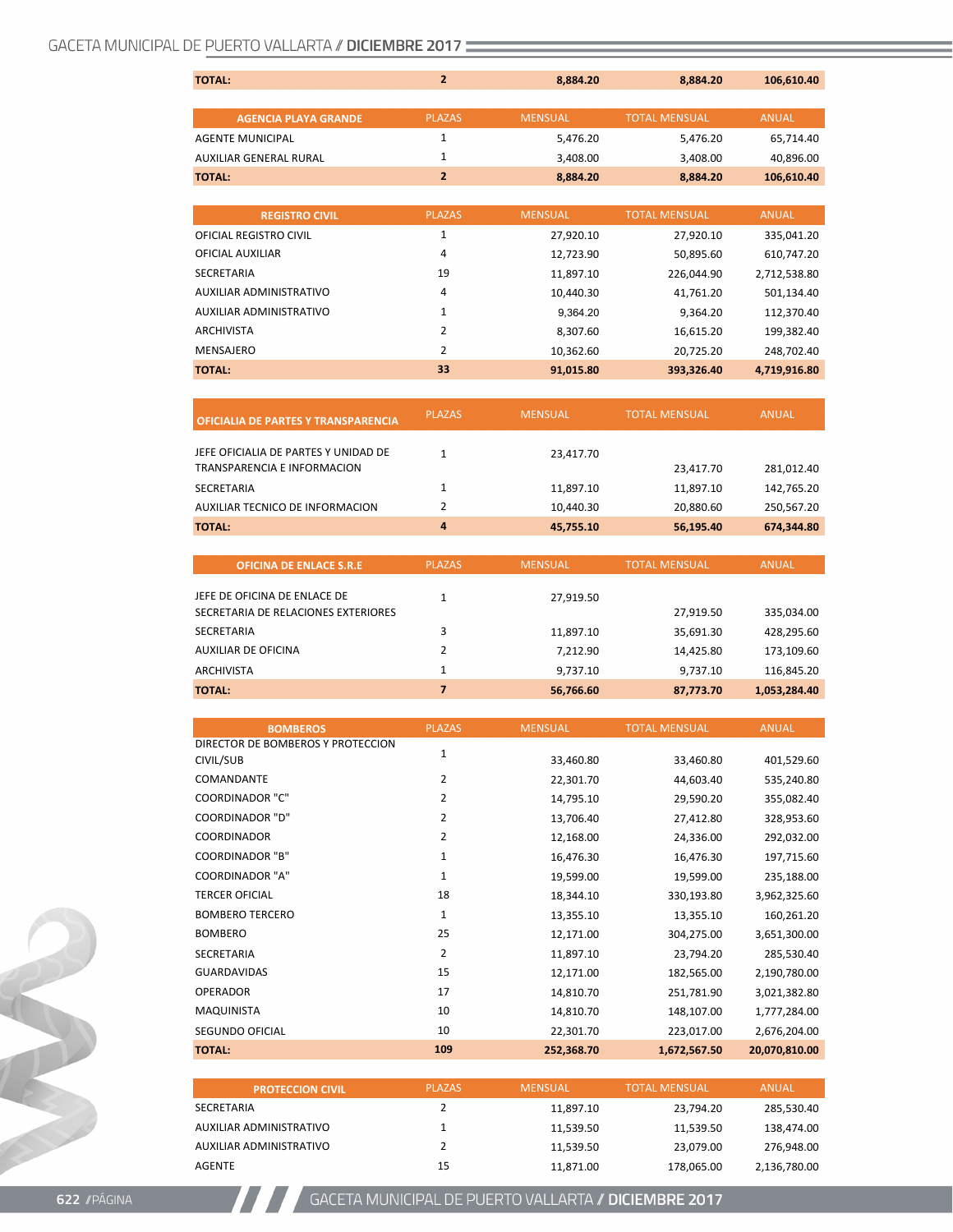| <b>TOTAL:</b>    | 26 | 72.424.50 | 309,539.10 | 3,714,469.20 |
|------------------|----|-----------|------------|--------------|
| AUXILIAR TECNICO |    | 13.706.40 | 13.706.40  | 164.476.80   |
| AUXILIAR TECNICO |    | 11.871.00 | 59.355.00  | 712.260.00   |

| <b>PROCURADURIA SOCIAL</b> | <b>PLAZAS</b>  | <b>MENSUAL</b> | <b>TOTAL MENSUAL</b> | ANUAL      |
|----------------------------|----------------|----------------|----------------------|------------|
| PROCURADOR                 |                | 27.920.10      | 27.920.10            | 335,041.20 |
| <b>SUB PROCURADOR</b>      |                | 24.120.00      | 24.120.00            | 289,440.00 |
| ABOGADO "B"                |                | 14.131.20      | 14.131.20            | 169,574.40 |
| SECRETARIA                 |                | 11.897.10      | 11.897.10            | 142,765.20 |
| <b>TOTAL:</b>              | $\overline{a}$ | 78.068.40      | 78.068.40            | 936,820.80 |

| <b>DIRECCION DE DESARROLLO</b><br><b>ECONOMICO</b> | <b>PLAZAS</b> | <b>MENSUAL</b> | <b>TOTAL MENSUAL</b> | <b>ANUAL</b> |
|----------------------------------------------------|---------------|----------------|----------------------|--------------|
| <b>DIRECTOR</b>                                    | 1             | 41,691.30      | 41,691.30            | 500,295.60   |
| SUBDIRECTOR DE DESARROLLO EMPRESAF                 | 1             | 27,920.10      | 27,920.10            | 335,041.20   |
| ASISTENTE ADMINISTRATIVO                           | 1             | 18,992.40      | 18,992.40            | 227,908.80   |
| <b>SECRETARIA</b>                                  |               | 11,897.10      | 11,897.10            | 142,765.20   |
| SUBDIRECTOR DE FOMENTO<br>AGROPECUARIO             | 1             | 23,137.80      | 23,137.80            | 277,653.60   |
| <b>ASISTENTE "E"</b>                               | 1             | 7,752.00       | 7,752.00             | 93,024.00    |
| <b>ASISTENTE</b>                                   | 1             | 9.540.90       | 9,540.90             | 114,490.80   |
| VAQUERO                                            | $\mathbf{1}$  | 6,601.20       | 6,601.20             | 79,214.40    |
| <b>TOTAL:</b>                                      | 8             | 147,532.80     | 147,532.80           | 1.770.393.60 |

| DIRECCION DE DESARROLLO SOCIAL   | <b>PLAZAS</b> | <b>MENSUAL</b> | <b>TOTAL MENSUAL</b> | <b>ANUAL</b> |
|----------------------------------|---------------|----------------|----------------------|--------------|
| <b>DIRECTOR</b>                  | $\mathbf{1}$  | 41,691.30      | 41,691.30            | 500,295.60   |
| SUBDIRECTOR DE DESARROLLO SOCIAL | 1             | 32.142.30      | 32,142.30            | 385,707.60   |
| JEFE ADMVO DESARROLLO SOCIAL     | 1             | 24,157.50      | 24,157.50            | 289,890.00   |
| COORDINADOR DE COPLADEMUN        | 1             | 16,405.59      | 16,405.59            | 196,867.08   |
| ASISTENTE EN LOGISTICA           | 1             | 11,140.80      | 11,140.80            | 133,689.60   |
| <b>SECRETARIA</b>                | 1             | 11,897.10      | 11.897.10            | 142,765.20   |
| AUXILIAR ADMINISTRATIVO          | 4             | 6.957.30       | 27,829.20            | 333,950.40   |
| <b>MENSAJERO</b>                 | 1             | 8.916.60       | 8,916.60             | 106,999.20   |
| <b>TOTAL:</b>                    | 11            | 153.308.49     | 174.180.39           | 2.090.164.68 |

| <b>SUBDIRECCION DE PROGRAMAS SOCIALES</b> | <b>PLAZAS</b> | <b>MENSUAL</b> | <b>TOTAL MENSUAL</b> | <b>ANUAL</b> |
|-------------------------------------------|---------------|----------------|----------------------|--------------|
| SUBDIRECTOR DE PROGRAMAS SOCIALES         |               | 33,138.60      | 33,138.60            | 397,663.20   |
| JEFE DE COPLADEMUN                        |               | 18,957.90      | 18,957.90            | 227,494.80   |
| JEFE DE PROGRAMAS SOCIALES                |               | 18,957.90      | 18,957.90            | 227,494.80   |
| COORD. DE PROGR. SOCIALES                 |               | 15,865.80      | 111,060.60           | 1,332,727.20 |
| AUXILIAR ADMINISTRATIVO                   | 2             | 9,364.20       | 18,728.40            | 224,740.80   |
| <b>AUXILIAR DE PROGRAMAS</b>              | 5             | 10,041.00      | 50,205.00            | 602,460.00   |
| MENSAJERO                                 |               | 10,683.90      | 10,683.90            | 128,206.80   |
| <b>TOTAL:</b>                             | 18            | 117,009.30     | 261,732.30           | 3.140.787.60 |

| <b>EDUCACION PÚBLICA</b>       | <b>PLAZAS</b> | <b>MENSUAL</b> | <b>TOTAL MENSUAL</b> | <b>ANUAL</b> |
|--------------------------------|---------------|----------------|----------------------|--------------|
| <b>SUBDIRECTOR</b>             |               | 29,036.70      | 29,036.70            | 348,440.40   |
| JEFE DE EDUCACION MUNICIPAL    |               | 18,949.20      | 18,949.20            | 227,390.40   |
| AUXILIAR EN EDUCACION ESPECIAL |               | 14,381.70      | 14,381.70            | 172,580.40   |
| AUXILIAR ADMVO, EN EDUCACION   |               | 13,709.70      | 13,709.70            | 164,516.40   |
| AUXILIAR ADMVO, EN EDUCACION   | 3             | 14,827.80      | 44,483.40            | 533,800.80   |
| SECRETARIA                     |               | 11.897.10      | 23.794.20            | 285,530.40   |
| <b>TOTAL:</b>                  | 9             | 102,802.20     | 144,354.90           | 1,732,258.80 |

| <b>COMUSIDA</b> | <b>PLAZAS</b> | <b>MENSUAL</b> | <b>TOTAL MENSUAL</b> | ANUAL      |
|-----------------|---------------|----------------|----------------------|------------|
| PROMOTOR        |               | 7.950.60       | 23.851.80            | 286.221.60 |
| COORDINADOR     |               | 14.382.00      | 14.382.00            | 172.584.00 |

GACETA MUNICIPAL DE PUERTO VALLARTA // DICIEMBRE 2017

COLLEGE COLLEGE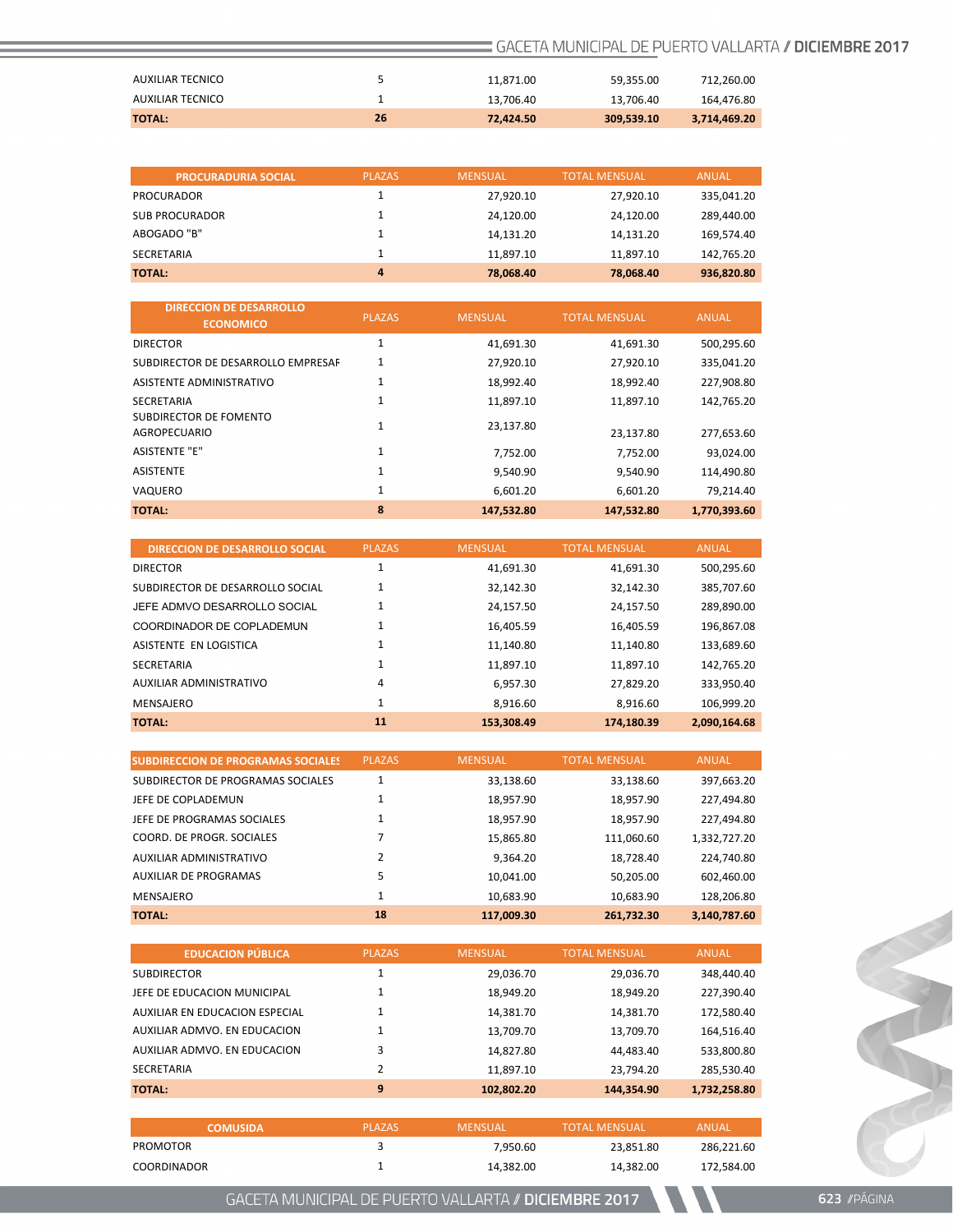| <b>TOTAL</b>                       | 4              | 22,332.60      | 38,233.80            | 458,805.60   |
|------------------------------------|----------------|----------------|----------------------|--------------|
|                                    |                |                |                      |              |
| <b>INSTITUTO VALLARTENSE DE LA</b> | <b>PLAZAS</b>  | <b>MENSUAL</b> | <b>TOTAL MENSUAL</b> | <b>ANUAL</b> |
| <b>JUVENTUD</b>                    |                |                |                      |              |
| <b>COORDINADOR DE INSTITUTO</b>    |                |                |                      |              |
| <b>VALLARTENSE DE LA JUVENTUD</b>  |                | 22,498.20      | 22,498.20            | 269,978.40   |
| <b>COORDINADOR "A"</b>             |                | 23.190.00      | 23,190.00            | 278,280.00   |
| ASISTENTE ADMINISTRATIVO           | 1              | 9.739.20       | 9.739.20             | 116,870.40   |
| ASISTENTE EN LOGISTICA             | $\overline{2}$ | 8,612.70       | 17.225.40            | 206,704.80   |
| <b>TOTAL:</b>                      | 5              | 64,040.10      | 72,652.80            | 871,833.60   |

| <b>INSTITUTO VALLARTENSE DE ARTE Y</b><br><b>CULTURA</b> | <b>PLAZAS</b> | <b>MENSUAL</b> | <b>TOTAL MENSUAL</b> | <b>ANUAL</b> |
|----------------------------------------------------------|---------------|----------------|----------------------|--------------|
| DIRECTOR DE ESCUELA DE MUSICA                            | $\mathbf{1}$  | 28,571.70      | 28,571.70            | 342,860.40   |
| <b>DIRECTOR</b>                                          | $\mathbf{1}$  | 27,920.10      | 27,920.10            | 335,041.20   |
| COORD. EVENTOS CÍVICOS/AUX. EVENTOS                      | 1             | 20,088.60      | 20,088.60            | 241,063.20   |
| <b>ASISTENTE ADMINISTRATIVO</b>                          | $\mathbf{1}$  | 11,945.70      | 11,945.70            | 143,348.40   |
| ASISTENTE ADMINISTRATIVO                                 | $\mathbf{1}$  | 11,539.50      | 11,539.50            | 138,474.00   |
| ASISTENTE ADMINISTRATIVO                                 | 1             | 9,540.90       | 9,540.90             | 114,490.80   |
| <b>AUXILIAR DE OFICINA</b>                               | $\mathbf{1}$  | 7,088.02       | 7,088.02             | 85,056.19    |
| <b>SECRETARIA</b>                                        | $\mathbf{1}$  | 11,897.10      | 11,897.10            | 142,765.20   |
| <b>BIBLIOTECARIO</b>                                     | $\mathbf{1}$  | 10,440.30      | 10,440.30            | 125,283.60   |
| <b>AUXILIAR TECNICO</b>                                  | 4             | 9.540.90       | 38,163.60            | 457,963.20   |
| <b>MAESTROS DE ARTES</b>                                 | 8             | 8,546.40       | 68,371.20            | 820,454.40   |
| ASISTENTE DE EVENTOS CULTURALES                          | $\mathbf{1}$  | 7,725.01       | 7,725.01             | 92,700.12    |
| ENCARGADO DE COMPAÑIA TEATRAL                            | $\mathbf{1}$  | 7,725.01       | 7,725.01             | 92,700.12    |
| DIRECTOR BANDA DE MÙSICA                                 | $\mathbf{1}$  | 8,035.20       | 8,035.20             | 96,422.40    |
| <b>AUXILIAR DE BIBLIOTECA</b>                            | 4             | 6,449.40       | 25,797.60            | 309,571.20   |
| <b>CRONISTA</b>                                          | $\mathbf{1}$  | 13,500.90      | 13,500.90            | 162,010.80   |
| MÚSICO                                                   | 14            | 4,897.50       | 68,565.00            | 822,780.00   |
| <b>TOTAL:</b>                                            | 43            | 205.452.24     | 376,915.44           | 4,522,985.23 |

| <b>COMUDIS</b>         | <b>PLAZAS</b> | <b>MENSUAL</b> | <b>TOTAL MENSUAL</b> | <b>ANUAL</b> |
|------------------------|---------------|----------------|----------------------|--------------|
|                        |               |                |                      |              |
| ASISTENTE EN LOGISTICA |               | 8,110.44       | 8,110.44             | 97,325.28    |
| <b>COORDINADOR</b>     |               | 14,827.80      | 14,827.80            | 177,933.60   |
| AUXILIAR TECNICO       |               | 9.540.90       | 9,540.90             | 114,490.80   |
| <b>TOTAL</b>           | 3             | 32,479.14      | 32,479.14            | 389,749.68   |

| <b>DIRECCION DE PLANEACION URBANA Y</b><br><b>ECOLOGIA</b> | <b>PLAZAS</b> | <b>MENSUAL</b> | <b>TOTAL MENSUAL</b> | <b>ANUAL</b> |
|------------------------------------------------------------|---------------|----------------|----------------------|--------------|
| <b>DIRECTOR</b>                                            | $\mathbf{1}$  | 41,691.30      | 41,691.30            | 500,295.60   |
| SUBDIRECTOR DE PLANEACION                                  | 1             | 34,464.30      | 34,464.30            | 413,571.60   |
| JEFE DE PROYECTOS                                          | $\mathbf{1}$  | 23,855.10      | 23,855.10            | 286,261.20   |
| JEFE DE INSPECCION Y VIGILANCIA                            | $\mathbf{1}$  | 24,809.10      | 24,809.10            | 297,709.20   |
| JEFE DE EDIFICACION Y LICENCIAS                            | $\mathbf{1}$  | 23,832.30      | 23,832.30            | 285,987.60   |
| JEFE DE REGULARIZACION                                     | $\mathbf{1}$  | 19,545.00      | 19,545.00            | 234,540.00   |
| JEFE DE INSTRUMENTOS URBANOS                               | $\mathbf{1}$  | 23,829.60      | 23,829.60            | 285,955.20   |
| JEFE DE DICTAMINACION Y URBANIZACION                       | 1             | 24,809.10      | 24,809.10            | 297,709.20   |
| <b>DICTAMINADOR</b>                                        | 4             | 15,865.80      | 63,463.20            | 761,558.40   |
| SUB JEFE DE LICENCIAS Y CALIFICACIÓN                       | $\mathbf{1}$  | 15,255.90      | 15,255.90            | 183,070.80   |
| <b>VALIDACION DE TRAMITES</b>                              | $\mathbf{1}$  | 14,797.20      | 14,797.20            | 177,566.40   |
| SUB JEFE ADMINISTRATIVO                                    | $\mathbf{1}$  | 15,865.80      | 15,865.80            | 190,389.60   |
| SUBJEFE DE ESTUDIOS                                        | $\mathbf{1}$  | 14,797.20      | 14,797.20            | 177,566.40   |
| <b>ELABORACION DE LICENCIAS</b>                            | $\mathbf{1}$  | 15,388.80      | 15,388.80            | 184,665.60   |
| <b>PROYECTISTA</b>                                         | 4             | 15,255.90      | 61,023.60            | 732,283.20   |
| SUBJEFE DE NOMENCLATURA                                    | $\mathbf{1}$  | 15,866.40      | 15,866.40            | 190,396.80   |
| SUPERVISOR DE FRACCIONAM.                                  | 1             | 13,295.40      | 13,295.40            | 159,544.80   |

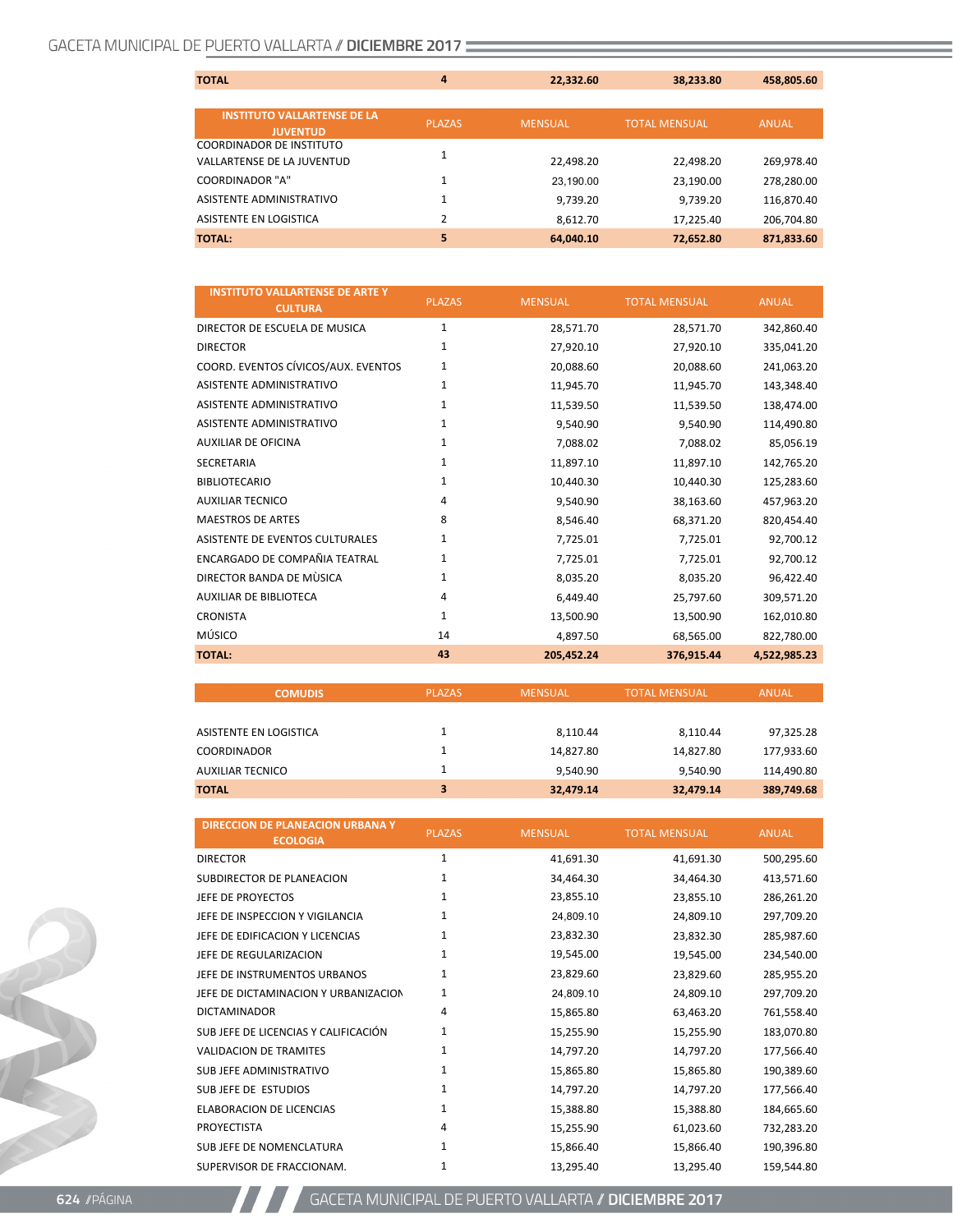| <b>TOTAL:</b>                          | 56 | 485,917.81 | 779,665.51 | 9,355,986.12 |
|----------------------------------------|----|------------|------------|--------------|
| <b>VERIFICADOR DE CAMPO R</b>          | 1  | 7,855.20   | 7,855.20   | 94,262.40    |
| SUPERVISOR DE SIS. DE GESTION          | 1  | 15,864.60  | 15,864.60  | 190,375.20   |
| <b>AUXILIAR TECNICO</b>                | 1  | 9,540.90   | 9,540.90   | 114,490.80   |
| <b>ARCHIVISTA</b>                      | 1  | 8,136.01   | 8,136.01   | 97,632.12    |
| <b>VERIFICADOR DE CAMPO</b>            | 1  | 8,496.60   | 8,496.60   | 101,959.20   |
| <b>RECEPCION Y ENTREGA DE TRAMITES</b> | 4  | 10,440.30  | 41,761.20  | 501,134.40   |
| AYUDANTE DE TOPOGRAFO                  | 5  | 7,578.60   | 37,893.00  | 454,716.00   |
| <b>AUXILIAR DE NOMENCLATURA</b>        | 1  | 7,770.00   | 7,770.00   | 93,240.00    |
| <b>INSPECTOR DE OBRA</b>               | 6  | 8,546.40   | 51,278.40  | 615,340.80   |
| AUXILIAR ADMINISTRATIVO                | 1  | 13,392.00  | 13,392.00  | 160,704.00   |
| AUXILIAR ADMINISTRATIVO                | 1  | 10,440.30  | 10,440.30  | 125,283.60   |
| <b>SECRETARIA</b>                      | 8  | 11,897.10  | 95,176.80  | 1,142,121.60 |
| <b>TOPÓGRAFO</b>                       | 2  | 12,735.60  | 25,471.20  | 305,654.40   |
|                                        |    |            |            |              |

| <b>SUBDIRECCION DE ECOLOGIA</b> | <b>PLAZAS</b> | <b>MENSUAL</b> | <b>TOTAL MENSUAL</b> | <b>ANUAL</b> |
|---------------------------------|---------------|----------------|----------------------|--------------|
| <b>SUBDIRECTOR</b>              | 1             | 33,139.20      | 33,139.20            | 397,670.40   |
| JEFE DE ECOLOGÍA                | 1             | 19,141.81      | 19,141.81            | 229,701.72   |
| <b>SECRETARIA</b>               | 2             | 11,897.10      | 23,794.20            | 285,530.40   |
| AUXILIAR DE ECOLOGIA            | 1             | 10,807.20      | 10,807.20            | 129,686.40   |
| <b>VERIFICADOR AMBIENTAL</b>    | 5             | 9,409.09       | 47,045.45            | 564,545.40   |
| SUPERVISOR DE ECOLOGIA          | 1             | 12,781.50      | 12,781.50            | 153,378.00   |
| AUXILIAR ADMINISTRATIVO         | 1             | 10,440.30      | 10,440.30            | 125,283.60   |
| <b>CHOFER DE RUTA</b>           | 1             | 8,518.80       | 8,518.80             | 102,225.60   |
| <b>EDUCADOR AMBIENTAL</b>       | 1             | 10,126.50      | 10,126.50            | 121,518.00   |
| ABOGADO                         | $\mathbf{1}$  | 18,421.20      | 18,421.20            | 221,054.40   |
| <b>TOTAL:</b>                   | 15            | 144,682.70     | 194,216.16           | 2,330,593.92 |

| <b>CENTRO DE ACOPIO ANIMAL</b>  | <b>PLAZAS</b> | <b>MENSUAL</b> | <b>TOTAL MENSUAL</b> | <b>ANUAL</b> |
|---------------------------------|---------------|----------------|----------------------|--------------|
| JEFE DE CENTRO DE ACOPIO ANIMAL |               | 14.729.40      | 14.729.40            | 176,752.80   |
| CAPTURISTA ANIMAL               |               | 6.364.31       | 12.728.62            | 152.743.44   |
| SUBJEFE DE DEPTO.               |               | 9.837.26       | 9.837.26             | 118,047.12   |
| <b>MEDICO VETERINARIO</b>       |               | 7.440.67       | 7.440.67             | 89,288.04    |
| <b>TOTAL:</b>                   |               | 38,371.64      | 44.735.95            | 536.831.40   |

| <b>DIRECCION DE OBRAS PUBLICAS</b> | <b>PLAZAS</b> | <b>MENSUAL</b> | <b>TOTAL MENSUAL</b> | <b>ANUAL</b> |
|------------------------------------|---------------|----------------|----------------------|--------------|
| <b>DIRECTOR</b>                    | $\mathbf{1}$  | 41,691.30      | 41,691.30            | 500,295.60   |
| <b>SECRETARIA</b>                  | 2             | 11,897.10      | 23,794.20            | 285,530.40   |
| SUBDIRECTOR DE OBRAS PUBLICAS      | 1             | 31,857.90      | 31,857.90            | 382,294.80   |
| JEFE ADMINISTRATIVO                | $\mathbf{1}$  | 23,829.60      | 23,829.60            | 285,955.20   |
| JEFE DE COSTOS Y PRESUPUESTOS      | 1             | 23,829.60      | 23,829.60            | 285,955.20   |
| ANALISTAS DE COSTOS                | 4             | 14,055.29      | 56,221.16            | 674,653.92   |
| JEFE DE MANTENIMIENTO              | $\mathbf{1}$  | 23,829.60      | 23,829.60            | 285,955.20   |
| JEFE DE CONSTRUCCION               | $\mathbf{1}$  | 23,113.20      | 23,113.20            | 277,358.40   |
| JEFE DE MAQUINARIA                 | 1             | 23,829.60      | 23,829.60            | 285,955.20   |
| ENC. DE REVISION DE ESTIMACIONES   | 1             | 15,865.80      | 15,865.80            | 190,389.60   |
| <b>ENCARGADO DE MANTENIMIENTO</b>  | 1             | 11,202.60      | 11,202.60            | 134,431.20   |
| <b>CHOFER</b>                      | 7             | 8,436.90       | 59,058.30            | 708,699.60   |
| <b>PEON</b>                        | 11            | 6,532.20       | 71,854.20            | 862,250.40   |
| PINTOR A                           | 4             | 8,111.70       | 32.446.80            | 389,361.60   |
| <b>RESIDENTE DE OBRA</b>           | 5             | 15,657.90      | 78,289.50            | 939,474.00   |
| <b>AUXILIAR ADMINISTRATIVO</b>     | $\mathcal{P}$ | 14,941.80      | 29,883.60            | 358,603.20   |
| <b>AUXILIAR ADMINISTRATIVO</b>     | $\mathbf{1}$  | 16,400.40      | 16,400.40            | 196,804.80   |
| <b>AUXILIAR ADMINISTRATIVO</b>     | $\mathbf{1}$  | 8,546.10       | 8,546.10             | 102,553.20   |
| <b>AUXILIAR ADMINISTRATIVO</b>     | 3             | 10,440.30      | 31,320.90            | 375,850.80   |
| SOBREESTANTE DE MAQ. PESADA        | 2             | 12,480.30      | 24,960.60            | 299,527.20   |

GACETA MUNICIPAL DE PUERTO VALLARTA // DICIEMBRE 2017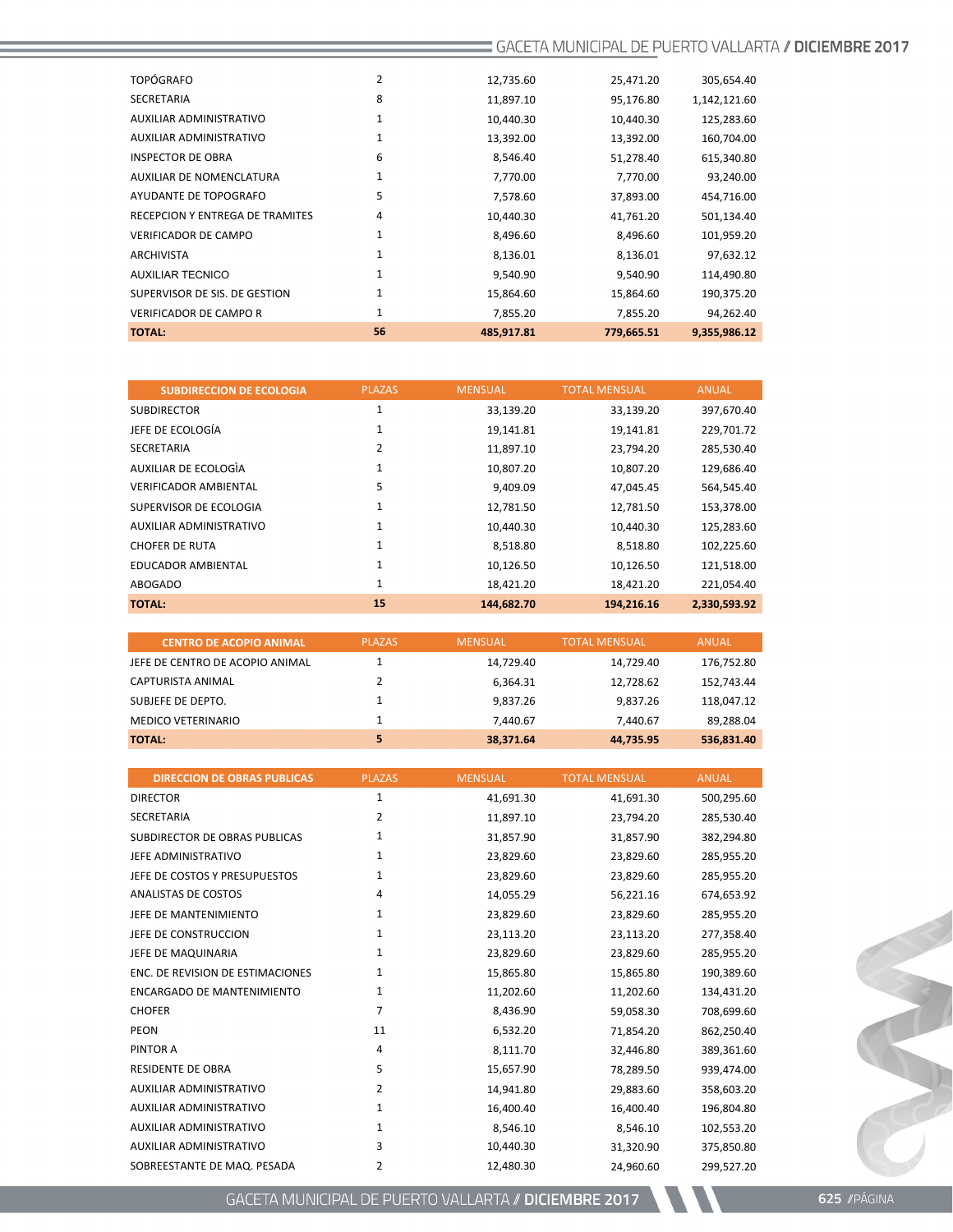| <b>TOTAL:</b>                | 113            | 481,295.99 | 1,242,931.16 | 14,915,173.92 |
|------------------------------|----------------|------------|--------------|---------------|
| <b>CHOFER DE VOLTEO</b>      | 2              | 6,175.80   | 12,351.60    | 148,219.20    |
| OFICIAL EMPEDRADOS           | 2              | 7,569.90   | 15,139.80    | 181,677.60    |
| AYDTE. DE OP. DE MAQ. PESADA | 1              | 8,035.20   | 8,035.20     | 96,422.40     |
| <b>CHOFER "B"</b>            | $\overline{2}$ | 8,436.90   | 16,873.80    | 202,485.60    |
| <b>AUXILIAR TECNICO</b>      | 2              | 10,228.50  | 20,457.00    | 245,484.00    |
| SOBRESTANTE                  | 2              | 10,545.60  | 21,091.20    | 253,094.40    |
| <b>AYUDANTE GENERAL</b>      | 6              | 7,125.30   | 42,751.80    | 513,021.60    |
| <b>AYUDANTE GENERAL</b>      | 1              | 6,690.30   | 6,690.30     | 80,283.60     |
| <b>AYUDANTE GENERAL</b>      | 12             | 6,489.00   | 77,868.00    | 934,416.00    |
| OFICIAL ALBAÑIL              | 8              | 11,108.70  | 88,869.60    | 1,066,435.20  |
| OFICIAL ALBAÑIL              | 1              | 10,681.80  | 10,681.80    | 128,181.60    |
| OFICIAL ALBAÑIL              | 7              | 10,271.10  | 71,897.70    | 862,772.40    |
| OFICIAL ALBAÑIL              | 1              | 9,972.00   | 9,972.00     | 119,664.00    |
| OFICIAL ALBAÑIL              | 1              | 8,569.80   | 8,569.80     | 102,837.60    |
| OPERADOR DE MAQUINARIA       | 14             | 12,846.90  | 179,856.60   | 2,158,279.20  |
|                              |                |            |              |               |

| <b>DIRECCION DE SERVICIOS PUBLICOS</b><br><b>MUNICIPALES</b> | <b>PLAZAS</b>  | <b>MENSUAL</b> | <b>TOTAL MENSUAL</b> | <b>ANUAL</b> |
|--------------------------------------------------------------|----------------|----------------|----------------------|--------------|
| <b>DIRECTOR</b>                                              | $\mathbf{1}$   | 41,691.30      | 41,691.30            | 500,295.60   |
| <b>SUBDIRECTOR</b>                                           | 1              | 33,138.60      | 33,138.60            | 397,663.20   |
| ASISTENTE EN LOGISTICA                                       | $\mathbf{1}$   | 15.201.74      | 15,201.74            | 182,420.88   |
| ASISTENTE ADMINISTRATIVO                                     | 1              | 10.136.70      | 10,136.70            | 121.640.40   |
| <b>ADMINISTRADOR</b>                                         | $\mathbf{1}$   | 18,793.80      | 18,793.80            | 225,525.60   |
| <b>SECRETARIA</b>                                            | $\overline{2}$ | 11,897.10      | 23,794.20            | 285,530.40   |
| AUXILIAR ADMINISTRATIVO                                      | $\mathbf{1}$   | 8.546.10       | 8.546.10             | 102,553.20   |
| <b>TOTAL:</b>                                                | 8              | 139,405.34     | 151,302.44           | 1,815,629.28 |

| <b>RELLENO SANITARIO</b>  | <b>PLAZAS</b> | <b>MENSUAL</b> | <b>TOTAL MENSUAL</b> | <b>ANUAL</b> |
|---------------------------|---------------|----------------|----------------------|--------------|
| JEFE DE RELLENO SANITARIO | 1             | 23,855.10      | 23,855.10            | 286,261.20   |
| SUBJEFE DE RELLENO        | 1             | 15,538.37      | 15,538.37            | 186,460.44   |
| OPERADOR SANITARIO        | 4             | 14,251.50      | 57,006.00            | 684,072.00   |
| OPERADOR MAQ. PESADA      | 6             | 13,360.80      | 80,164.80            | 961,977.60   |
| OPERADOR DE TRACTOCAMIÓN  | 1             | 13,360.80      | 13,360.80            | 160,329.60   |
| CONTROL DE INGRESO        | 6             | 8,546.40       | 51,278.40            | 615,340.80   |
| AUXILIAR ADMINISTRATIVO   | 1             | 10,440.30      | 10,440.30            | 125,283.60   |
| <b>CHOFER</b>             | 3             | 8,436.90       | 25,310.70            | 303,728.40   |
| <b>BANDERERO</b>          | 3             | 6,422.70       | 19,268.10            | 231,217.20   |
| OPERADOR DE MAQUINARIA    | 4             | 12,341.70      | 49,366.80            | 592,401.60   |
| OPERADOR DE MAQUINARIA    | 1             | 12,977.70      | 12,977.70            | 155,732.40   |
| <b>TOTAL:</b>             | 31            | 139,532.27     | 358,567.07           | 4,302,804.84 |

| <b>ASEO PÚBLICO</b>          | <b>PLAZAS</b> | <b>MENSUAL</b> | <b>TOTAL MENSUAL</b> | <b>ANUAL</b>  |
|------------------------------|---------------|----------------|----------------------|---------------|
| JEFE DE ASEO PÚBLICO         | 1             | 24,809.10      | 24,809.10            | 297,709.20    |
| SUBJEFE DE ASEO PÚBLICO      | 3             | 15,864.60      | 47,593.80            | 571,125.60    |
| JEFE DE CUADRILLA            | 7             | 9,220.20       | 64,541.40            | 774,496.80    |
| <b>CHOFER DE RUTA</b>        | 70            | 8,518.80       | 596,316.00           | 7,155,792.00  |
| SECRETARIA                   | 1             | 11,897.10      | 11,897.10            | 142,765.20    |
| SOBRESTANTE DE MAQ. PESADA   | 1             | 11,735.10      | 11,735.10            | 140,821.20    |
| AUXILIAR ADMINISTRATIVO      | 1             | 8,546.10       | 8,546.10             | 102,553.20    |
| AUXILIAR ADMINISTRATIVO      | 1             | 10,440.30      | 10,440.30            | 125,283.60    |
| <b>OPERADOR DE BARREDORA</b> | $\mathbf{1}$  | 11,605.50      | 11,605.50            | 139,266.00    |
| ASEADOR                      | 184           | 6,666.60       | 1,226,654.40         | 14,719,852.80 |
| <b>ASEADOR</b>               | 1             | 9,634.50       | 9,634.50             | 115,614.00    |
| OPERADOR DE MAQUINARIA       | 2             | 11,735.10      | 23,470.20            | 281,642.40    |
| <b>TOTAL:</b>                | 273           | 140,673.00     | 2,047,243.50         | 24,566,922.00 |

#¡REF!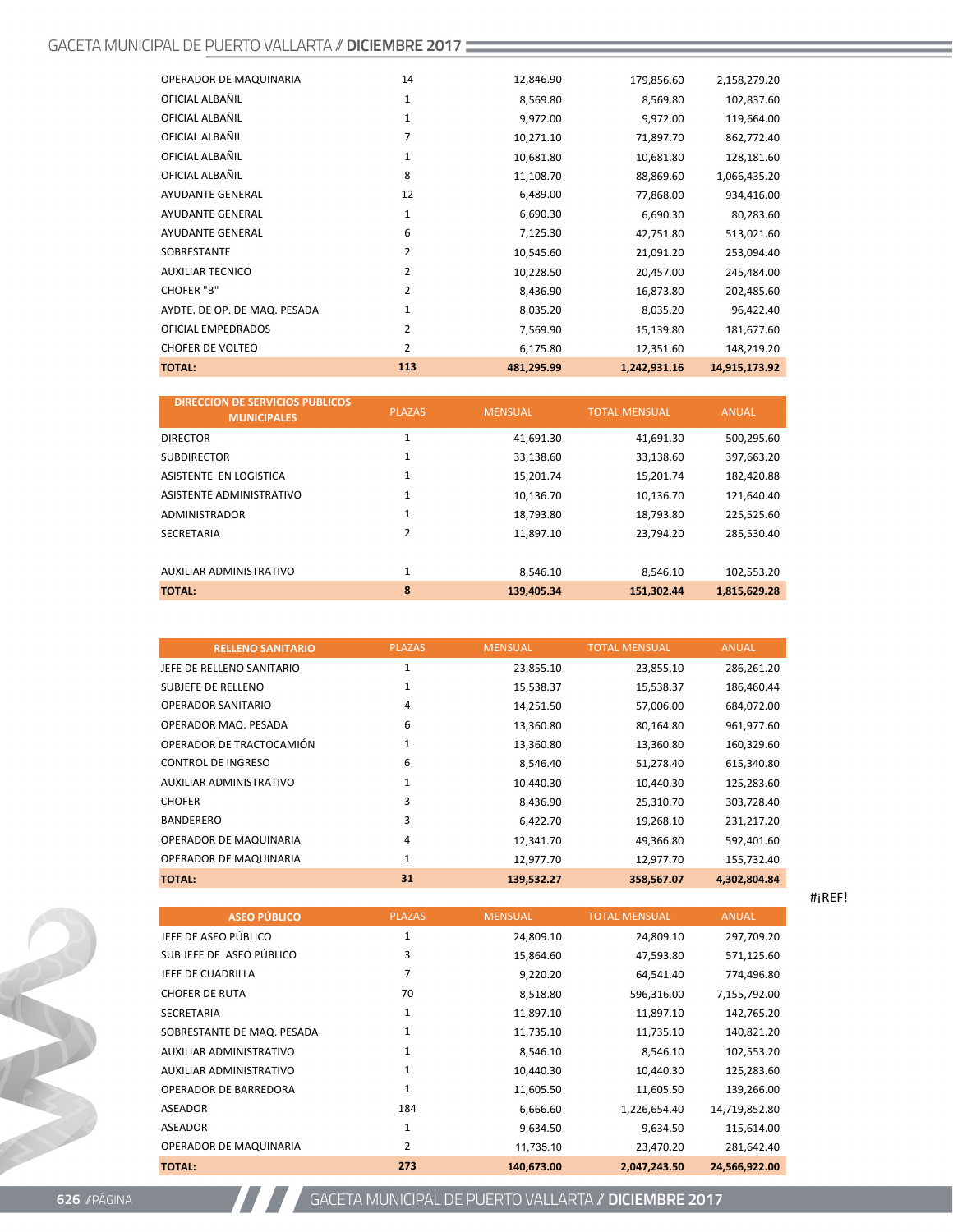| <b>ALUMBRADO PÚBLICO</b>  | <b>PLAZAS</b> | <b>MENSUAL</b> | <b>TOTAL MENSUAL</b> | <b>ANUAL</b> |
|---------------------------|---------------|----------------|----------------------|--------------|
| JEFE DE ALUMBRADO PÚBLICO | ◢             | 23,855.10      | 23,855.10            | 286,261.20   |
| SUB JEFE DE DE ALUMBRADO  | 1             | 15,255.90      | 15,255.90            | 183,070.80   |
| OFICIAL ALBAÑIL           | 1             | 10,271.10      | 10,271.10            | 123,253.20   |
| OFICIAL ALBAÑIL           | 4             | 11,108.70      | 44,434.80            | 533,217.60   |
| AUXILIAR ADMINISTRATIVO   | 1             | 8.546.10       | 8,546.10             | 102,553.20   |
| PEON                      | 1             | 6.532.20       | 6,532.20             | 78,386.40    |
| <b>ELECTRICISTA</b>       | 13            | 12,224.10      | 158,913.30           | 1,906,959.60 |
| <b>TOTAL:</b>             | 22            | 87,793.20      | 267,808.50           | 3,213,702.00 |

| <b>PARQUES Y JARDINES</b>      | <b>PLAZAS</b> | <b>MENSUAL</b> | <b>TOTAL MENSUAL</b> | <b>ANUAL</b>  |
|--------------------------------|---------------|----------------|----------------------|---------------|
| JEFE DE PARQUES Y JARDINES     | 1             | 22,937.70      | 22,937.70            | 275,252.40    |
| SUB JEFE                       | 1             | 15,864.60      | 15,864.60            | 190,375.20    |
| AUXILIAR DE PARQUES Y JARDINES | 1             | 14,827.50      | 14,827.50            | 177,930.00    |
| AUXILIAR ADMINISTRATIVO        | 3             | 8,546.10       | 25,638.30            | 307,659.60    |
| AUXILIAR ADMINISTRATIVO        | 3             | 10,440.30      | 31,320.90            | 375,850.80    |
| AUXILIAR ADMINISTRATIVO        | 1             | 12,209.70      | 12,209.70            | 146,516.40    |
| <b>SECRETARIA</b>              | 3             | 11,897.10      | 35,691.30            | 428,295.60    |
| <b>BODEGUERO</b>               | 5             | 7,356.90       | 36,784.50            | 441,414.00    |
| <b>CHOFER DE RUTA</b>          | 11            | 8,518.80       | 93,706.80            | 1,124,481.60  |
| <b>FONTANERO</b>               | 2             | 8,517.60       | 17,035.20            | 204,422.40    |
| <b>JARDINERO</b>               | 78            | 7,356.90       | 573,838.20           | 6,886,058.40  |
| <b>PEON</b>                    | 1             | 7,356.90       | 7,356.90             | 88,282.80     |
| <b>VELADOR</b>                 | 1             | 6,175.80       | 6,175.80             | 74,109.60     |
| <b>TOTAL:</b>                  | 111           | 142,005.90     | 893,387.40           | 10,720,648.80 |

| <b>RASTRO</b>                    | <b>PLAZAS</b>  | <b>MENSUAL</b> | <b>TOTAL MENSUAL</b> | <b>ANUAL</b> |
|----------------------------------|----------------|----------------|----------------------|--------------|
| JEFE DE RASTRO                   | 1              | 24,809.10      | 24,809.10            | 297,709.20   |
| <b>SUB ADMINISTRADOR</b>         | $\mathbf{1}$   | 16,041.60      | 16,041.60            | 192,499.20   |
| COORDINADOR DE INSPECTORES MVZ   | 1              | 16,143.30      | 16,143.30            | 193,719.60   |
| MVZ. INSPECTOR                   | 5              | 16,143.30      | 80,716.50            | 968,598.00   |
| <b>COORD. RASTRO DE AVES</b>     | 1              | 13,295.10      | 13,295.10            | 159,541.20   |
| <b>ENC. DE MANTENIMIENTO</b>     | 1              | 12,846.90      | 12,846.90            | 154,162.80   |
| <b>SECRETARIA</b>                | 2              | 11,897.10      | 23,794.20            | 285,530.40   |
| <b>GUARDA RASTRO</b>             | 2              | 8,686.80       | 17,373.60            | 208,483.20   |
| <b>CHOFER DE RUTA</b>            | 4              | 8,518.80       | 34,075.20            | 408,902.40   |
| <b>VIGILANTE</b>                 | 2              | 7,987.20       | 15,974.40            | 191,692.80   |
| <b>AUXILIAR DE MANTENIMIENTO</b> | $\overline{2}$ | 8,111.70       | 16,223.40            | 194,680.80   |
| <b>SUPERVISOR</b>                | 3              | 8,111.70       | 24,335.10            | 292,021.20   |
| PESADOR EN CANAL                 | 2              | 7,503.60       | 15,007.20            | 180,086.40   |
| <b>AUXILIAR GENERAL</b>          | $\mathbf{1}$   | 6,629.40       | 6,629.40             | 79,552.80    |
| <b>ESTIBADOR</b>                 | 11             | 6,534.00       | 71,874.00            | 862,488.00   |
| LAVADOR DE MENUDO                | 5              | 6,534.00       | 32,670.00            | 392,040.00   |
| <b>DEGOLLADOR</b>                | 35             | 6,534.00       | 228,690.00           | 2,744,280.00 |
| <b>VELADOR</b>                   | 2              | 6,175.80       | 12,351.60            | 148,219.20   |
| SUPERVISOR DE INTENDENCIA        | 3              | 8,111.70       | 24,335.10            | 292,021.20   |
| <b>TOTAL:</b>                    | 84             | 200,615.10     | 687,185.70           | 8,246,228.40 |

| <b>CEMENTERIOS</b>    | <b>PLAZAS</b> | <b>MENSUAL</b> | <b>TOTAL MENSUAL</b> | <b>ANUAL</b> |
|-----------------------|---------------|----------------|----------------------|--------------|
| JEFE DE CEMENTERIOS   |               | 23,855.10      | 23,855.10            | 286,261.20   |
| <b>SUBJEFE</b>        |               | 15,536.98      | 15.536.98            | 186,443.76   |
| <b>CHOFER DE RUTA</b> |               | 8,518.80       | 8,518.80             | 102,225.60   |
| OFICIAL ALBAÑIL       | 5             | 11,108.70      | 55,543.50            | 666,522.00   |
| <b>VELADOR</b>        |               | 6.175.80       | 6.175.80             | 74,109.60    |
| <b>PEON</b>           | 8             | 7.771.50       | 62.172.00            | 746.064.00   |

GACETA MUNICIPAL DE PUERTO VALLARTA // DICIEMBRE 2017

Cart Com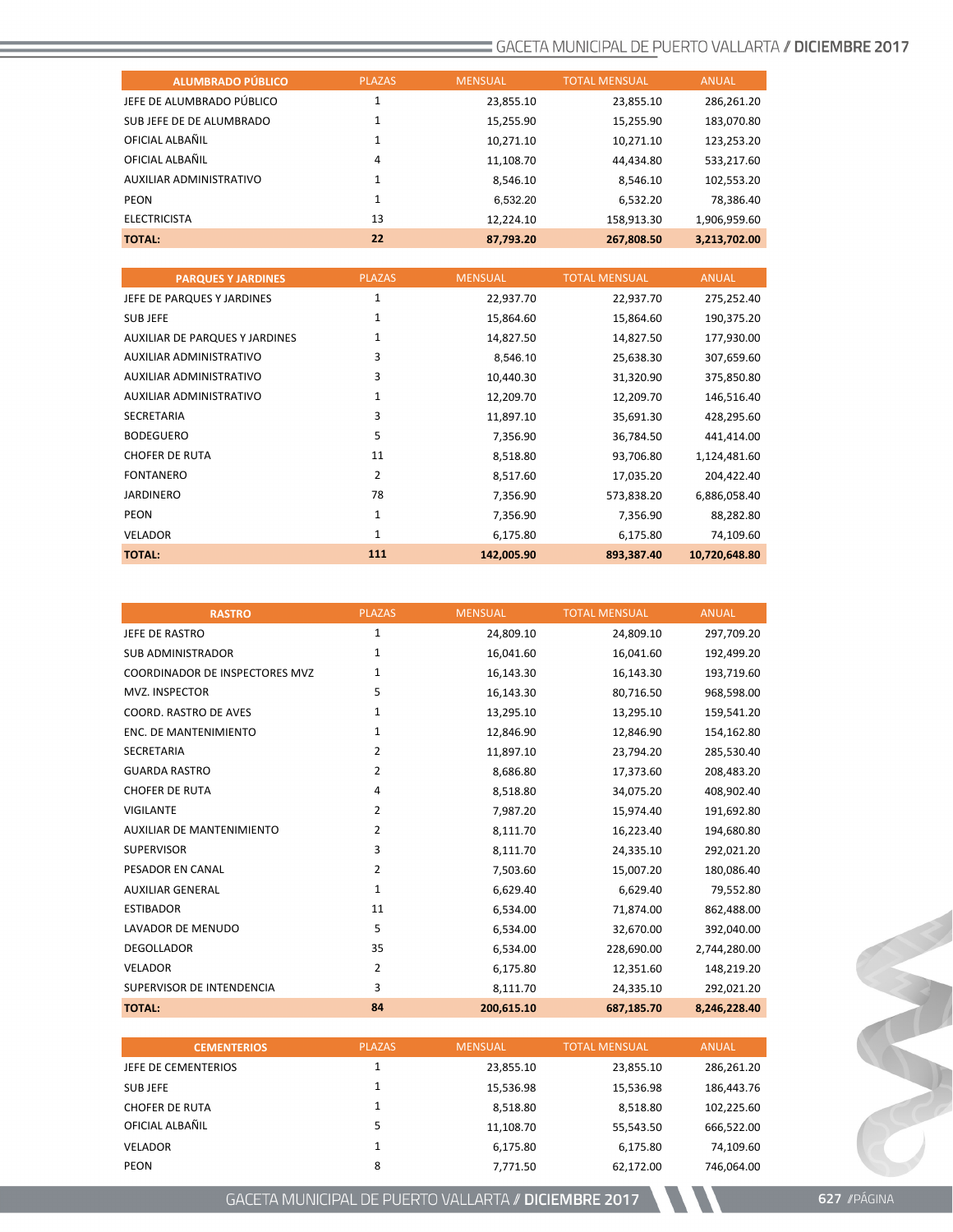| <b>TOTAL:</b>           | 24 | 92.300.38 | 228,317.68 | 2,739,812.16 |
|-------------------------|----|-----------|------------|--------------|
| AUXILIAR DE INTENDENCIA | b  | 7.436.40  | 44.618.40  | 535,420.80   |
| SECRETARIA              |    | 11.897.10 | 11.897.10  | 142,765.20   |
|                         |    |           |            |              |

| <b>DIRECCION DE INSPECCION Y</b><br><b>REGLAMENTOS</b> | <b>PLAZAS</b> | <b>MENSUAL</b> | <b>TOTAL MENSUAL</b> | <b>ANUAL</b>  |
|--------------------------------------------------------|---------------|----------------|----------------------|---------------|
| <b>DIRECTOR</b>                                        | $\mathbf{1}$  | 41,691.30      | 41,691.30            | 500,295.60    |
| <b>SUBDIRECTOR DE REGLAMENTOS</b>                      | $\mathbf{1}$  | 28,437.48      | 28,437.48            | 341,249.76    |
| <b>SECRETARIA</b>                                      | 3             | 11,897.10      | 35,691.30            | 428,295.60    |
| JEFE DE SECCION                                        | 4             | 10,446.30      | 41,785.20            | 501,422.40    |
| <b>AUXILIAR TECNICO</b>                                | $\mathbf{1}$  | 8,271.90       | 8,271.90             | 99,262.80     |
| <b>AUXILIAR ADMINISTRATIVO</b>                         | $\mathbf{1}$  | 8,546.10       | 8,546.10             | 102,553.20    |
| <b>AUXILIAR ADMINISTRATIVO</b>                         | $\mathbf{1}$  | 10,440.30      | 10,440.30            | 125,283.60    |
| <b>INSPECTOR DE REGLAMENTOS</b>                        | $\mathbf{1}$  | 6,581.10       | 6,581.10             | 78,973.20     |
| <b>INSPECTOR DE REGLAMENTOS</b>                        | 71            | 8,546.40       | 606,794.40           | 7,281,532.80  |
| <b>INSPECTOR DE REGLAMENTOS R</b>                      | 2             | 12,062.10      | 24,124.20            | 289,490.40    |
| <b>INSPECTOR DE REGLAMENTOS R</b>                      | 4             | 13,938.30      | 55,753.20            | 669,038.40    |
| <b>INSPECTOR DE REGLAMENTOS R</b>                      | 3             | 16,726.20      | 50,178.60            | 602,143.20    |
| <b>INSPECTOR DE REGLAMENTOS R</b>                      | 3             | 16,726.20      | 50,178.60            | 602,143.20    |
| <b>ABOGADO</b>                                         | 4             | 18,421.20      | 73,684.80            | 884,217.60    |
| <b>SUBJEFE DE REGLAMENTOS</b>                          | 5             | 15,864.60      | 79,323.00            | 951,876.00    |
| <b>INSPECTOR DE GANADERIA</b>                          | 1             | 8,047.75       | 8,047.75             | 96,573.00     |
| OPERADOR CENTRAL DE RADIO                              | 3             | 10.440.30      | 31,320.90            | 375,850.80    |
| SUPERVISOR DE FRACCIONAM.                              | 1             | 13,295.10      | 13,295.10            | 159,541.20    |
| JEFE DE SECCION R                                      | $\mathbf{1}$  | 23,457.30      | 23,457.30            | 281,487.60    |
| ABOGADO "B" R                                          | $\mathbf{1}$  | 16,392.30      | 16,392.30            | 196,707.60    |
| <b>TOTAL:</b>                                          | 112           | 300,229.33     | 1,213,994.83         | 14,567,937.96 |

| <b>DIRECCION DE PADRON Y LICIENCIAS</b> | <b>PLAZAS</b> | <b>MENSUAL</b> | <b>TOTAL MENSUAL</b> | <b>ANUAL</b> |
|-----------------------------------------|---------------|----------------|----------------------|--------------|
| <b>DIRECTOR</b>                         | 1             | 41,691.30      | 41,691.30            | 500,295.60   |
| <b>SUBDIRECTOR</b>                      | 1             | 27,920.10      | 27,920.10            | 335,041.20   |
| JEFE DE DEPARTAMENTO IMAGEN VISUAL      | 1             | 17,697.89      | 17,697.89            | 212,374.68   |
| JEFE DE SECCION                         |               | 13,254.00      | 92,778.00            | 1,113,336.00 |
| ASISTENTE ADMINISTRATIVO                |               | 13,384.50      | 13,384.50            | 160,614.00   |
| <b>SECRETARIA</b>                       | 1             | 9.995.70       | 9,995.70             | 119,948.40   |
| <b>SECRETARIA</b>                       | 1             | 11,897.10      | 11,897.10            | 142,765.20   |
| <b>AUXILIAR ADMINISTRATIVO</b>          | 2             | 10,440.30      | 20,880.60            | 250,567.20   |
| <b>AUXILIAR ADMINISTRATIVO</b>          | 2             | 8,899.20       | 17,798.40            | 213,580.80   |
| <b>VERIFICADOR</b>                      | 2             | 8.545.50       | 17,091.00            | 205,092.00   |
| <b>TOTAL:</b>                           | 19            | 163,725.59     | 271,134.59           | 3,253,615.08 |

| <b>MERCADOS</b>                | <b>PLAZAS</b> | <b>MENSUAL</b> | <b>TOTAL MENSUAL</b> | <b>ANUAL</b> |
|--------------------------------|---------------|----------------|----------------------|--------------|
| JEFE DE MERCADOS               | 1             | 19,545.60      | 19,545.60            | 234,547.20   |
| <b>VELADOR "A"</b>             | 2             | 8,998.80       | 17,997.60            | 215,971.20   |
| <b>AUXILIAR DE OFICINA</b>     | 2             | 7.026.60       | 14,053.20            | 168,638.40   |
| <b>VELADOR</b>                 | 8             | 6,175.80       | 49.406.40            | 592,876.80   |
| <b>AUXILIAR ADMINISTRATIVO</b> | 3             | 8,546.10       | 25,638.30            | 307,659.60   |
| <b>CHOFER</b>                  | 1             | 7.485.82       | 7,485.82             | 89,829.84    |
| <b>INTENDENTE</b>              | 11            | 7.436.40       | 81,800.40            | 981,604.80   |
| PEON                           | 1             | 7,771.20       | 7,771.20             | 93,254.40    |
| AUX. TECNICO                   | 1             | 6.783.60       | 6,783.60             | 81.403.20    |
| <b>TOTAL:</b>                  | 30            | 79.769.92      | 230.482.12           | 2.765.785.44 |

| SUBDIRECCION DE PARTICIPACION<br><b>CIUDADANA</b> | <b>PLAZAS</b> | MENSUAL   | <b>TOTAL MENSUAL</b> | ANUAL      |
|---------------------------------------------------|---------------|-----------|----------------------|------------|
| SUBDIRECTOR DE PARTICIPACION CIUDAD.              |               | 33.138.60 | 33.138.60            | 397.663.20 |
| JEFE DE PART. CIUDADANA                           |               | 22.937.70 | 45.875.40            | 550.504.80 |

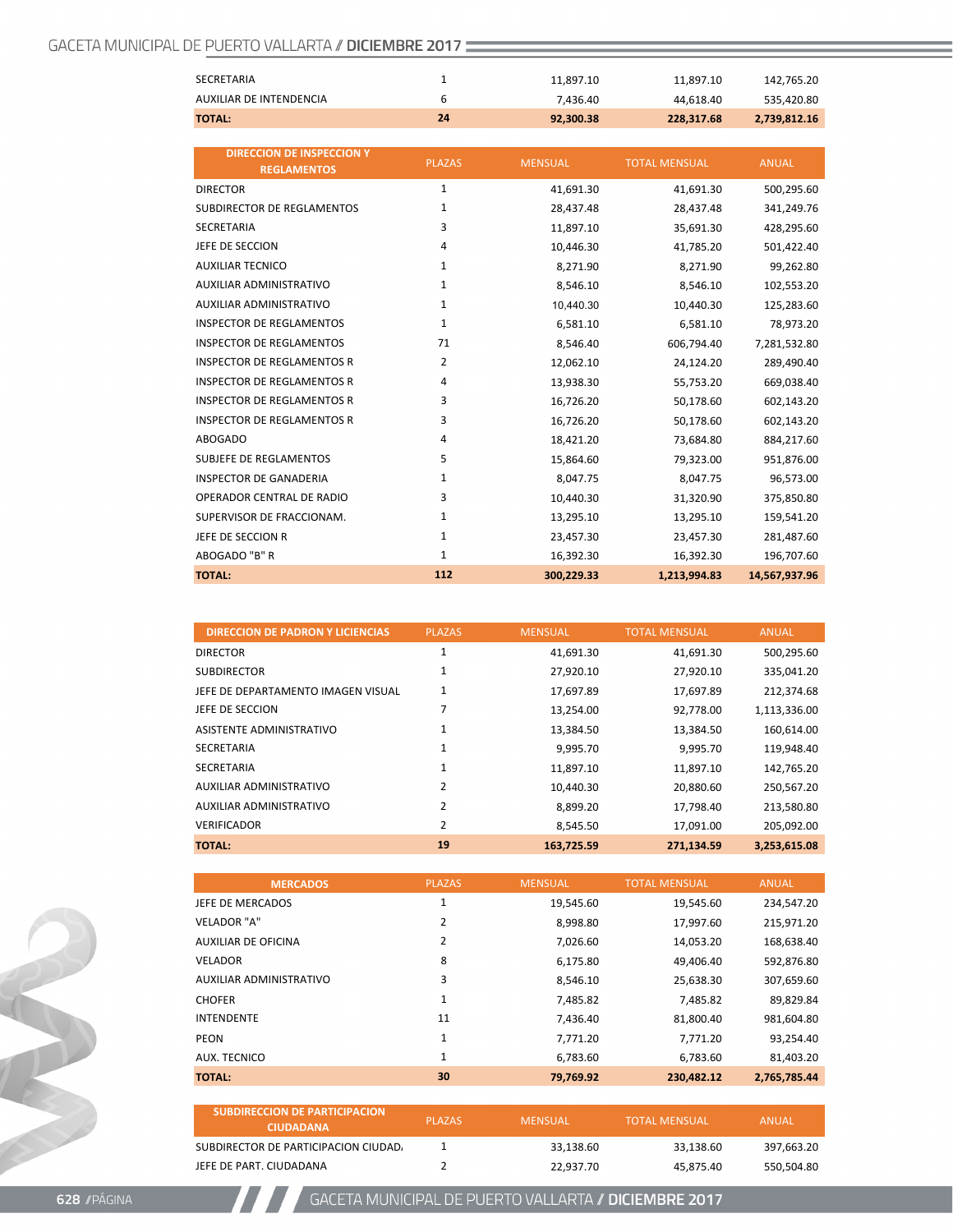| <b>TOTAL:</b>                | 40 | 162,685.09 | 700,030.09 | 8,400,361.08 |
|------------------------------|----|------------|------------|--------------|
| SECRETARIA                   | 4  | 11,897.10  | 47,588.40  | 571,060.80   |
| <b>COORDINADOR DE SECTOR</b> | 29 | 17,097.00  | 495,813.00 | 5,949,756.00 |
| <b>COORDINADOR DE SECTOR</b> |    | 15,864.60  | 15,864.60  | 190,375.20   |
| <b>COORDINADOR GENERAL</b>   |    | 27,907.50  | 27,907.50  | 334,890.00   |
| ENCARGADO DE RECLUTAMIENTO   |    | 15,536.89  | 15,536.89  | 186,442.68   |
| JEFE ADMINISTRATIVO          |    | 18,305.70  | 18,305.70  | 219,668.40   |
|                              |    |            |            |              |

| <b>DIRECCIÓN DE SEGURIDAD CIUDADANA</b> | <b>PLAZAS</b> | MENSUAL   | <b>TOTAL MENSUAL</b> | <b>ANUAL</b> |
|-----------------------------------------|---------------|-----------|----------------------|--------------|
| COMISARIO                               |               | 60.243.30 | 60.243.30            | 722.919.60   |
| <b>TOTAL:</b>                           |               | 60.243.30 | 60.243.30            | 722.919.60   |

| SUBDIRECCIÓN ADMINISTRATIVA DE<br><b>SEGURIDAD CIUDADANA</b> | <b>PLAZAS</b> | <b>MENSUAL</b> | <b>TOTAL MENSUAL</b> | <b>ANUAL</b> |
|--------------------------------------------------------------|---------------|----------------|----------------------|--------------|
| SUBDIRECTOR ADMINISTRATIVO                                   | $\mathbf{1}$  | 27,920.10      | 27,920.10            | 335,041.20   |
| <b>PERITO</b>                                                | $\mathbf{1}$  | 18,992.40      | 18,992.40            | 227,908.80   |
| <b>SECRETARIA</b>                                            | 11            | 11,897.10      | 130,868.10           | 1,570,417.20 |
| ENC. DE ARMAS Y MUNICIONES                                   | 1             | 14,369.10      | 14,369.10            | 172,429.20   |
| <b>AUXILIAR TECNICO VIAL</b>                                 | 5             | 10,161.00      | 50,805.00            | 609,660.00   |
| <b>AUXILIAR DE UNIDADES</b>                                  | 2             | 10,552.73      | 21,105.46            | 253,265.52   |
| AUXILIAR ADMINISTRATIVO                                      | $\mathbf{1}$  | 12,209.70      | 12,209.70            | 146,516.40   |
| ENCARGADO DE ALMACÉN                                         | $\mathbf{1}$  | 11,206.20      | 11,206.20            | 134,474.40   |
| ABOGADO "A"                                                  | 1             | 19,325.56      | 19,325.56            | 231,906.72   |
| OPERADOR DE CONMUTADOR                                       | 1             | 10,772.70      | 10,772.70            | 129,272.40   |
| PELUQUERO                                                    | 1             | 10,684.20      | 10,684.20            | 128,210.40   |
| <b>OFICIALIA DE PARTES</b>                                   | 1             | 11,206.20      | 11,206.20            | 134,474.40   |
| <b>ENCARGADO DE MANTENIMIENTO</b>                            | $\mathbf{1}$  | 12,723.90      | 12,723.90            | 152,686.80   |
| <b>AUXILIAR DE MANTENIMIENTO</b>                             | 2             | 11,806.20      | 23,612.40            | 283,348.80   |
| INTENDENTE                                                   | 3             | 7,436.40       | 22,309.20            | 267,710.40   |
| ABOGADO "B"                                                  | 1             | 14,599.98      | 14,599.98            | 175,199.76   |
| <b>MENSAJERO "B"</b>                                         | $\mathbf{1}$  | 10,683.90      | 10,683.90            | 128,206.80   |
| <b>MENSAJERO</b>                                             | 1             | 10,983.90      | 10,983.90            | 131,806.80   |
| <b>MENSAJERO</b>                                             | $\mathbf{1}$  | 10,362.60      | 10,362.60            | 124,351.20   |
| <b>TOTAL:</b>                                                | 37            | 247,893.87     | 444,740.60           | 5,336,887.20 |

| <b>SUBDIRECCIÓN OPERATIVA DE</b><br><b>SEGURIDAD CIUDADANA</b> | <b>PLAZAS</b> | <b>MENSUAL</b> | <b>TOTAL MENSUAL</b> | <b>ANUAL</b>  |
|----------------------------------------------------------------|---------------|----------------|----------------------|---------------|
| <b>OFICIAL</b>                                                 | 1             | 30,399.90      | 30,399.90            | 364,798.80    |
| <b>SUBOFICIAL</b>                                              | 3             | 25,775.40      | 77,326.20            | 927,914.40    |
| POLICIA PRIMERO                                                | 6             | 22,301.70      | 133,810.20           | 1,605,722.40  |
| POLICIA PRIMERO B                                              | 5             | 22,937.10      | 114,685.50           | 1,376,226.00  |
| POLICIA PRIMERO A                                              | 1             | 29,485.20      | 29,485.20            | 353,822.40    |
| POLICIA SEGUNDO                                                | 21            | 19,155.30      | 402,261.30           | 4,827,135.60  |
| POLICIA SEGUNDO C                                              | 1             | 19,599.00      | 19,599.00            | 235,188.00    |
| POLICIA SEGUNDO B                                              | 5             | 20,382.90      | 101,914.50           | 1,222,974.00  |
| POLICIA SEGUNDO A                                              | 12            | 21,630.90      | 259,570.80           | 3,114,849.60  |
| POLICIA TERCERO                                                | 88            | 16,513.20      | 1,453,161.60         | 17,437,939.20 |
| POLICIA TERCERO                                                | $\mathbf{1}$  | 17,074.80      | 17,074.80            | 204,897.60    |
| POLICIA TERCERO B                                              | 20            | 17,796.90      | 355,938.00           | 4,271,256.00  |
| POLICIA TERCERO A                                              | $\mathbf{1}$  | 26,670.90      | 26,670.90            | 320,050.80    |
| <b>POLICIA</b>                                                 | 276           | 14,235.60      | 3,929,025.60         | 47,148,307.20 |
| POLICIA C                                                      | $\mathbf{1}$  | 21,630.90      | 21,630.90            | 259,570.80    |
| POLICIA B                                                      | $\mathbf{1}$  | 22,279.80      | 22,279.80            | 267,357.60    |
| POLICIA A                                                      | $\mathbf{1}$  | 29,485.20      | 29,485.20            | 353,822.40    |
| POLICIA TERCERO UA                                             | $\mathbf{1}$  | 17,338.80      | 17,338.80            | 208,065.60    |
| POLICIA UA                                                     | 2             | 14,947.20      | 29,894.40            | 358,732.80    |
| POLICIA UA                                                     | 1             | 18,330.90      | 18,330.90            | 219,970.80    |

GACETA MUNICIPAL DE PUERTO VALLARTA // DICIEMBRE 2017

RECORDS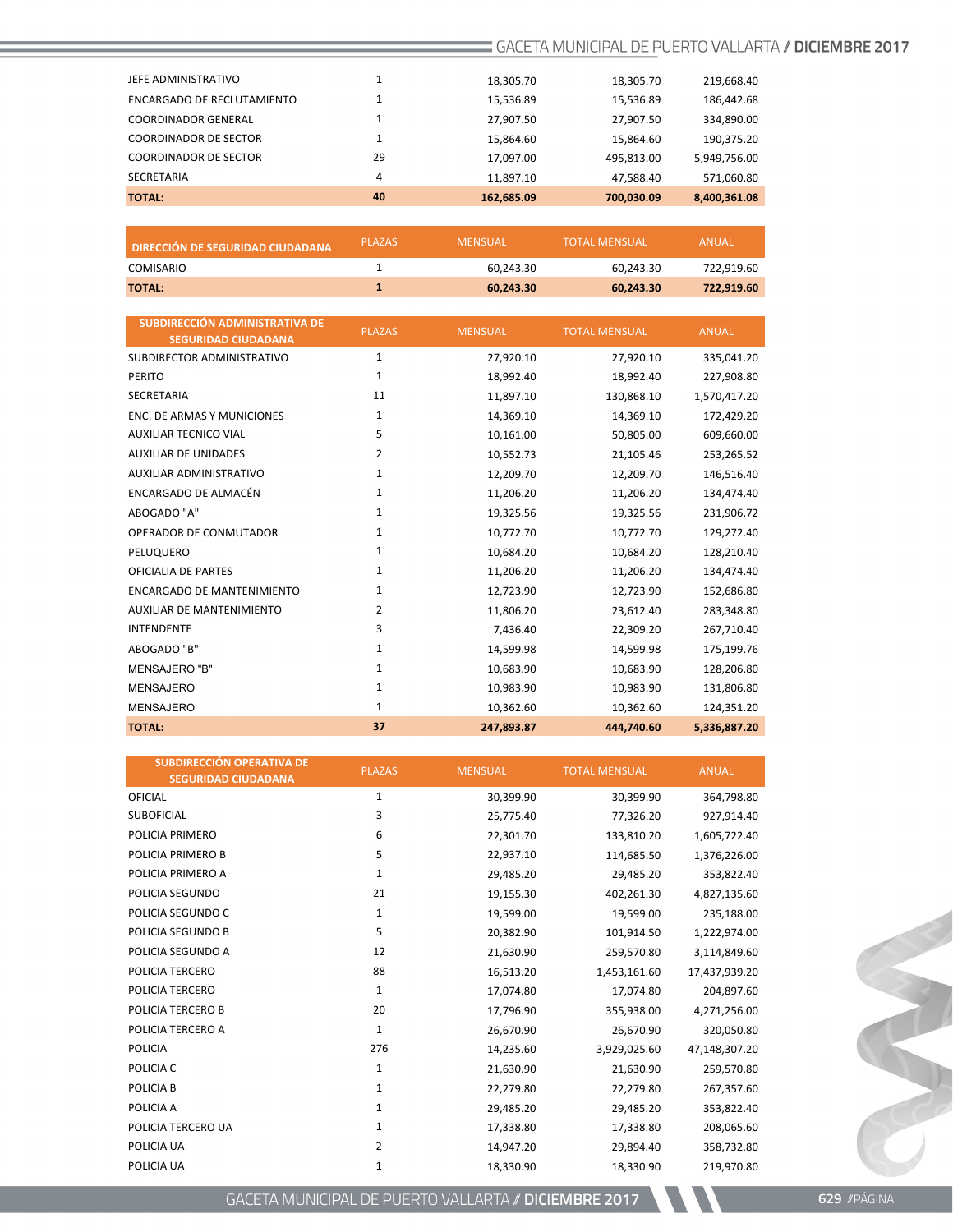| POLICIA UR                    | 6             | 15,694.50      | 94,167.00            | 1,130,004.00  |
|-------------------------------|---------------|----------------|----------------------|---------------|
| <b>TOTAL:</b>                 | 454           | 443,666.10     | 7,184,050.50         | 86,208,606.00 |
|                               |               |                |                      |               |
| <b>SUB DIRECCION JURIDICA</b> | <b>PLAZAS</b> | <b>MENSUAL</b> | <b>TOTAL MENSUAL</b> | ANUAL         |
| SUBDIRECTOR JURIDICO          | 1             | 27,569.00      | 27,569.00            | 330,828.00    |
| TRABAJADORA SOCIAL            | 4             | 13,295.40      | 53,181.60            | 638,179.20    |
| ABOGADO                       | 4             | 13,295.40      | 53,181.60            | 638,179.20    |
| <b>SECRETARIA</b>             | $\mathbf{1}$  | 11,897.10      | 11,897.10            | 142,765.20    |
| MENSAJERO                     | 1             | 11.294.40      | 11.294.40            | 135.532.80    |
| ABOGADO "B"                   | 2             | 15,504.30      | 31,008.60            | 372,103.20    |
| <b>TOTAL:</b>                 | 13            | 92,855.60      | 188,132.30           | 2,257,587.60  |

| JEFATURA DE TECNOLOGÍAS Y SIMOVI | <b>PLAZAS</b> | <b>MENSUAL</b> | <b>TOTAL MENSUAL</b> | <b>ANUAL</b> |
|----------------------------------|---------------|----------------|----------------------|--------------|
| JEFE DE DEPARTAMENTO DE          |               | 19,562.00      |                      |              |
| TECNOLOGIA Y VIDEO VIGILANCIA"A" |               |                | 19,562.00            | 234,744.00   |
| <b>OPERADOR DE VIDEO</b>         | 11            | 14,813.40      | 162,947.40           | 1,955,368.80 |
| <b>OPERADOR DE ENLACE</b>        | 11            | 14,813.10      | 162,944.10           | 1,955,329.20 |
| <b>TOTAL:</b>                    | 23            | 49,188.50      | 345,453.50           | 4,145,442.00 |

| <b>ACADEMIA DE POLICIA</b>      | <b>PLAZAS</b> | <b>MENSUAL</b> | <b>TOTAL MENSUAL</b> | <b>ANUAL</b> |
|---------------------------------|---------------|----------------|----------------------|--------------|
| SUBDIRECTOR DE ACADEMIA POLICIA |               | 36,122.10      | 36,122.10            | 433,465.20   |
| ASISTENTE DE ACADEMIA           |               | 14,165.54      | 14,165.54            | 169,986.48   |
| PSICOLOGO                       | 3             | 15,194.10      | 45,582.30            | 546,987.60   |
| COORDINADOR ACADEMICO           |               | 14.307.90      | 14.307.90            | 171,694.80   |
| <b>FORMADOR ACADEMICO</b>       | 3             | 14.307.90      | 42.923.70            | 515,084.40   |
| INSTRUCTOR DE ACADEMIA          | 3             | 15,119.10      | 45.357.30            | 544,287.60   |
| INSTRUCTOR DE ACONDICIONAMIENTO |               |                |                      |              |
| <b>FISICO</b>                   |               | 10.060.81      | 10.060.81            | 120,729.72   |
| <b>TOTAL:</b>                   | 13            | 119,277.45     | 208,519.65           | 2,502,235.80 |

| <b>DIRECCIÓN DE VIALIDAD Y TRÁNSITO</b> | <b>PLAZAS</b> | <b>MENSUAL</b> | <b>TOTAL MENSUAL</b> | <b>ANUAL</b>  |
|-----------------------------------------|---------------|----------------|----------------------|---------------|
| DIRECTOR DE VIALIDAD Y TRÁNSITO         | 1             | 34,404.90      | 34,404.90            | 412,858.80    |
| <b>SUBOFICIAL</b>                       | 2             | 25,775.40      | 51,550.80            | 618,609.60    |
| POLICIA PRIMERO                         | 3             | 22,301.40      | 66,904.20            | 802,850.40    |
| POLICIA PRIMERO A                       | 1             | 29,485.20      | 29,485.20            | 353,822.40    |
| POLICIA SEGUNDO                         | 4             | 19,155.30      | 76,621.20            | 919,454.40    |
| POLICIA SEGUNDO B                       | 1             | 20,382.90      | 20,382.90            | 244,594.80    |
| POLICIA SEGUNDO A                       | 2             | 21,630.90      | 43,261.80            | 519,141.60    |
| POLICIA TERCERO                         | 29            | 16,513.20      | 478,882.80           | 5,746,593.60  |
| <b>POLICIA</b>                          | 140           | 14,235.60      | 1,992,984.00         | 23,915,808.00 |
| ENC. MANTENIM. BALIZAMIENTO             | 1             | 15,385.20      | 15,385.20            | 184,622.40    |
| ENC. MANTENIM. SEMAFOROS                | 1             | 15,385.20      | 15,385.20            | 184,622.40    |
| <b>TOTAL:</b>                           | 185           | 234,655.20     | 2,825,248.20         | 33,902,978.40 |

| <b>DIRECCION DE TURISMO</b> | <b>PLAZAS</b> | <b>MENSUAL</b> | <b>TOTAL MENSUAL</b> | ANUAL        |
|-----------------------------|---------------|----------------|----------------------|--------------|
| <b>DIRECTOR</b>             | 1             | 41,691.30      | 41,691.30            | 500,295.60   |
| <b>SUBDIRECTOR</b>          | 1             | 26.769.00      | 26,769.00            | 321,228.00   |
| JEFE DE FOMENTO TURÍSTICO   | 1             | 23.405.10      | 23,405.10            | 280,861.20   |
| ASISTENTE ADMINISTRATIVO    | 1             | 18.992.40      | 18,992.40            | 227,908.80   |
| <b>SECRETARIA</b>           | 1             | 11.897.10      | 11,897.10            | 142,765.20   |
| PROMOTOR TURÍSTICO          | 5             | 13.369.81      | 66,849.05            | 802,188.60   |
| <b>ASISTENTE "A"</b>        | 1             | 18,771.00      | 18,771.00            | 225,252.00   |
| <b>TOTAL:</b>               | 11            | 154,895.71     | 208,374.95           | 2,500,499.40 |
|                             |               |                |                      |              |

**DIRECCION JURIDICA** PLAZAS MENSUAL TOTAL MENSUAL ANUAL

DIRECTOR 1 41,691.30 41,691.30 500,295.60

**630** //PÁGINA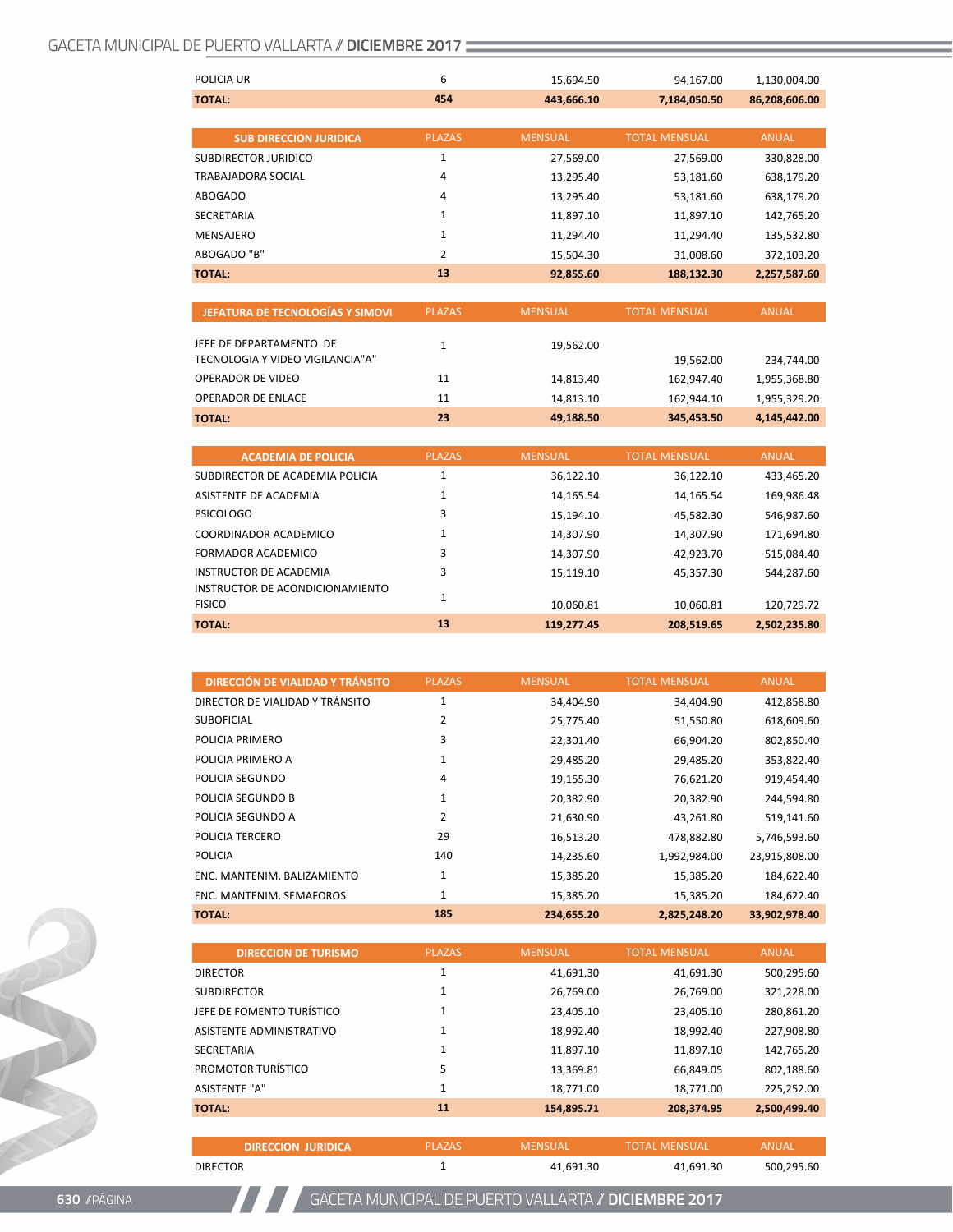| SUBDIRECTOR JURIDICO    |    | 31,857.90  | 31,857.90  | 382,294.80   |
|-------------------------|----|------------|------------|--------------|
| ABOGADO "A"             | 5  | 18,992.40  | 94,962.00  | 1,139,544.00 |
| ABOGADO "B"             | 4  | 15,038.10  | 60,152.40  | 721,828.80   |
| <b>SECRETARIA</b>       | 3  | 11.897.10  | 35.691.30  | 428,295.60   |
| <b>NOTIFICADOR</b>      | 1  | 7.318.00   | 7,318.00   | 87,816.00    |
| AUXILIAR ADMINISTRATIVO | 1  | 13,392.00  | 13,392.00  | 160,704.00   |
| ABOGADO                 |    | 10,191.90  | 10,191.90  | 122,302.80   |
| <b>ABOGADO</b>          | 3  | 18,421.20  | 55,263.60  | 663,163.20   |
| <b>AUXILIAR "R"</b>     | 1  | 12.999.90  | 12,999.90  | 155,998.80   |
| <b>TOTAL:</b>           | 21 | 181,799.80 | 363,520.30 | 4,362,243.60 |

| <b>OFICIALIA MAYOR ADMINISTRATIVA</b> | <b>PLAZAS</b> | <b>MENSUAL</b> | <b>TOTAL MENSUAL</b> | <b>ANUAL</b> |
|---------------------------------------|---------------|----------------|----------------------|--------------|
| <b>OFICIAL MAYOR</b>                  | 1             | 51,955.80      | 51,955.80            | 623,469.60   |
| <b>SUB OFICIAL</b>                    | 1             | 32,252.40      | 32,252.40            | 387,028.80   |
| CHOFER "A"                            | 1             | 28,294.80      | 28,294.80            | 339,537.60   |
| AUXILIAR DE OFICIALIA MAYOR           | 2             | 14,827.80      | 29,655.60            | 355,867.20   |
| ABOGADO LABORISTA                     | 1             | 18,405.60      | 18,405.60            | 220,867.20   |
| SECRETARIA                            | 1             | 11,897.10      | 11,897.10            | 142,765.20   |
| <b>AUXILIAR ADMINISTRATIVO</b>        | 1             | 11,945.70      | 11,945.70            | 143,348.40   |
| AUXILIAR ADMINISTRATIVO               | 4             | 14,941.80      | 59,767.20            | 717,206.40   |
| AUXILIAR DE CAPACITACION              | 1             | 16.100.40      | 16,100.40            | 193,204.80   |
| <b>TOTAL:</b>                         | 13            | 200,621.40     | 260,274.60           | 3,123,295.20 |

| <b>JEFATURA DE RELACIONES LABORALES</b> | <b>PLAZAS</b> | <b>MENSUAL</b> | <b>TOTAL MENSUAL</b> | ANUAL      |
|-----------------------------------------|---------------|----------------|----------------------|------------|
| JEFE DE RELACIONES LABORALES            |               | 27.444.00      | 27.444.00            | 329.328.00 |
| AUXILIAR DE RELACIONES LABORALES        |               | 16.723.20      | 16,723.20            | 200.678.40 |
| SECRETARIA                              |               | 11.897.10      | 11.897.10            | 142,765.20 |
| ABOGADO LABORISTA B                     |               | 14.670.00      | 14.670.00            | 176,040.00 |
| <b>TOTAL</b>                            | 4             | 70,734.30      | 70,734.30            | 848.811.60 |

| <b>JEFATURA DE NÓMINAS</b> | <b>PLAZAS</b> | MENSUAL,   | <b>TOTAL MENSUAL</b> | <b>ANUAL</b> |
|----------------------------|---------------|------------|----------------------|--------------|
| JEFE DE NÓMINA             |               | 31,554.90  | 31,554.90            | 378,658.80   |
| EDITOR DE NÓMINAS          | 3             | 16,702.50  | 50,107.50            | 601,290.00   |
| ABOGADO "A"                |               | 19,141.82  | 19,141.82            | 229,701.89   |
| ASISTENTE ADMINISTRATIVO   |               | 18,992.40  | 18,992.40            | 227,908.80   |
| AUXILIAR EN NÓMINAS        | 4             | 16,400.40  | 65,601.60            | 787,219.20   |
| AUXILIAR ADMINISTRATIVO    |               | 13,392.00  | 13,392.00            | 160,704.00   |
| <b>TOTAL</b>               | 11            | 116,184.02 | 198,790.22           | 2,385,482.69 |

| <b>JEFATURA DE RECURSOS HUMANOS</b> | <b>PLAZAS</b> | <b>MENSUAL</b> | <b>TOTAL MENSUAL</b> | <b>ANUAL</b> |
|-------------------------------------|---------------|----------------|----------------------|--------------|
| JEFE DE RECURSOS HUMANOS            | 1             | 23,832.30      | 23,832.30            | 285,987.60   |
| <b>CHOFER</b>                       | 1             | 8.436.90       | 8.436.90             | 101,242.80   |
| MENSAJERO                           | 1             | 8,740.50       | 8,740.50             | 104,886.00   |
| INFORMACION AL CIUDADANO            | 1             | 8.191.20       | 8,191.20             | 98,294.40    |
| AUXILIAR ADMINISTRATIVO             | 1             | 14,400.00      | 14,400.00            | 172,800.00   |
| OPERADOR DE CONMUTADOR              | 3             | 9.938.40       | 29,815.20            | 357,782.40   |
| <b>PSICOLOGO</b>                    | 1             | 13.228.48      | 13,228.48            | 158,741.76   |
| COORDINADOR DE DES. INSTITUCIONAL   | 1             | 14.590.80      | 14,590.80            | 175,089.60   |
| <b>TOTAL</b>                        | 10            | 101,358.58     | 121,235.38           | 1,454,824.56 |
|                                     |               |                |                      |              |

| <b>SERVICIOS MEDICOS MUNICIPALES</b> | <b>PLAZAS</b> | MENSUAL   | <b>TOTAL MENSUAL</b> | <b>ANUAL</b> |
|--------------------------------------|---------------|-----------|----------------------|--------------|
| ENCARGADO DE ALMACÉN                 |               | 9.854.89  | 9.854.89             | 118,258.73   |
| PSICOLOGO                            |               | 14.307.86 | 14.307.86            | 171.694.35   |
| <b>MEDICO</b>                        |               | 15.194.10 | 106.358.70           | 1,276,304.40 |
| AUXILIAR DE LOGISTICA                |               | 13.781.40 | 13,781.40            | 165,376.80   |

GACETA MUNICIPAL DE PUERTO VALLARTA // DICIEMBRE 2017

Reception of